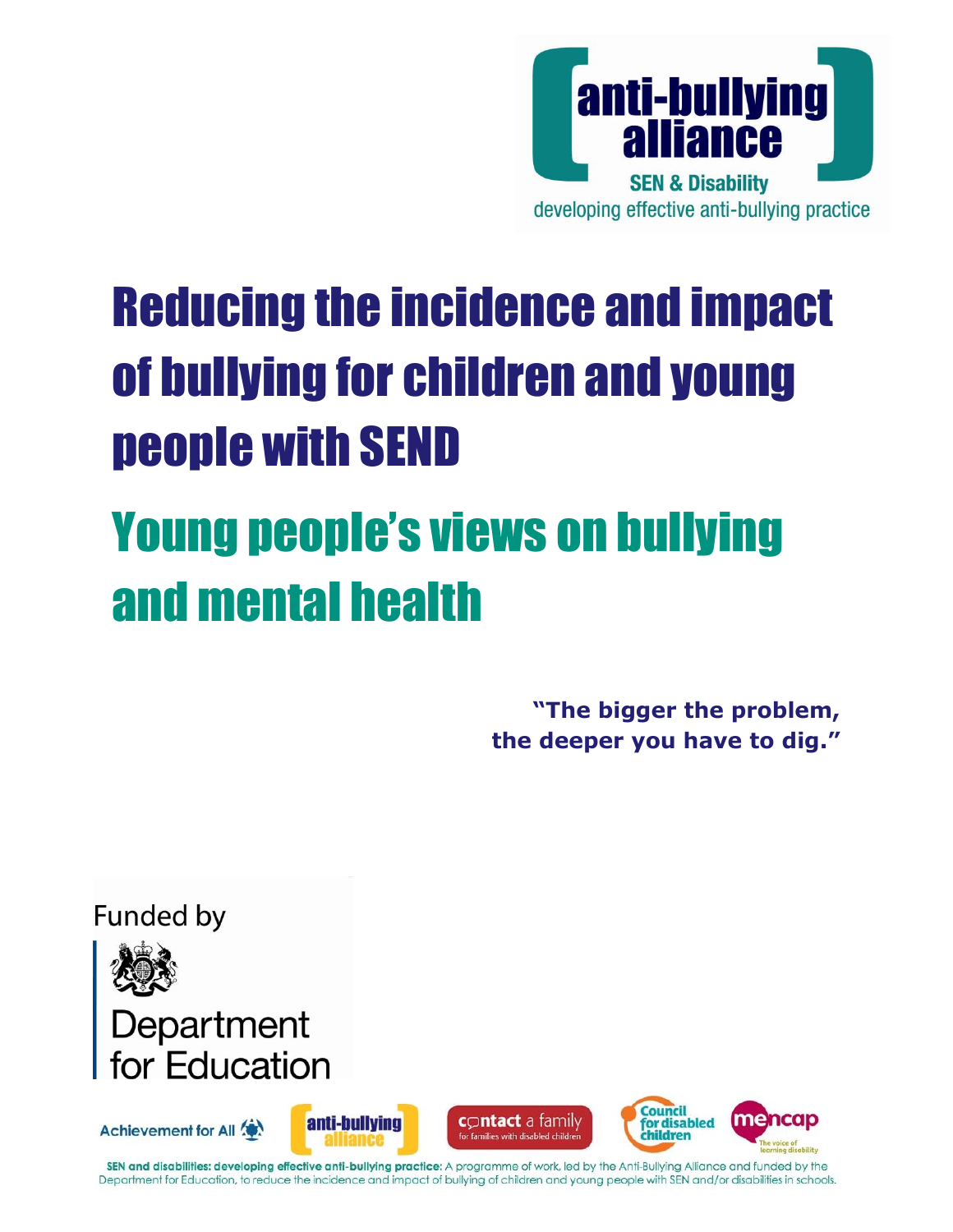# **Contents**

| Introduction                                                                                               | 4              |
|------------------------------------------------------------------------------------------------------------|----------------|
| Acknowledgements                                                                                           | 5              |
| Young people's views and experiences of bullying and mental health in<br>schools: Understanding the issues | 6              |
| Key messages from young people                                                                             | 6              |
| Young people's views on why bullying happens                                                               | 6              |
| Types of bulling experienced by young people                                                               | $\overline{7}$ |
| Where and when bullying happens                                                                            | 8              |
| The impact of bullying on children and young people                                                        | 9              |
| Lack of understanding about mental health and emotional well-being in<br>schools                           | 12             |
| Focus on educational attainment                                                                            | 13             |
| Identifying bullying and understanding children and young people's<br>behaviour                            | 13             |
| Children and young people who bully                                                                        | 15             |
| Lack of awareness about bullying or clear strategies to respond to bullying<br>when it happens             | 15             |
| Talking about bullying                                                                                     | 16             |
| Bullying and retaliation                                                                                   | 17             |
| The role of teachers in bullying                                                                           | 17             |
| Young people's views on how to prevent and respond to bullying                                             | 18             |
| Prevention                                                                                                 | 18             |
| Recording bullying                                                                                         | 19             |
| Collaborative planning about bullying and young people's mental health<br>support needs                    | 19             |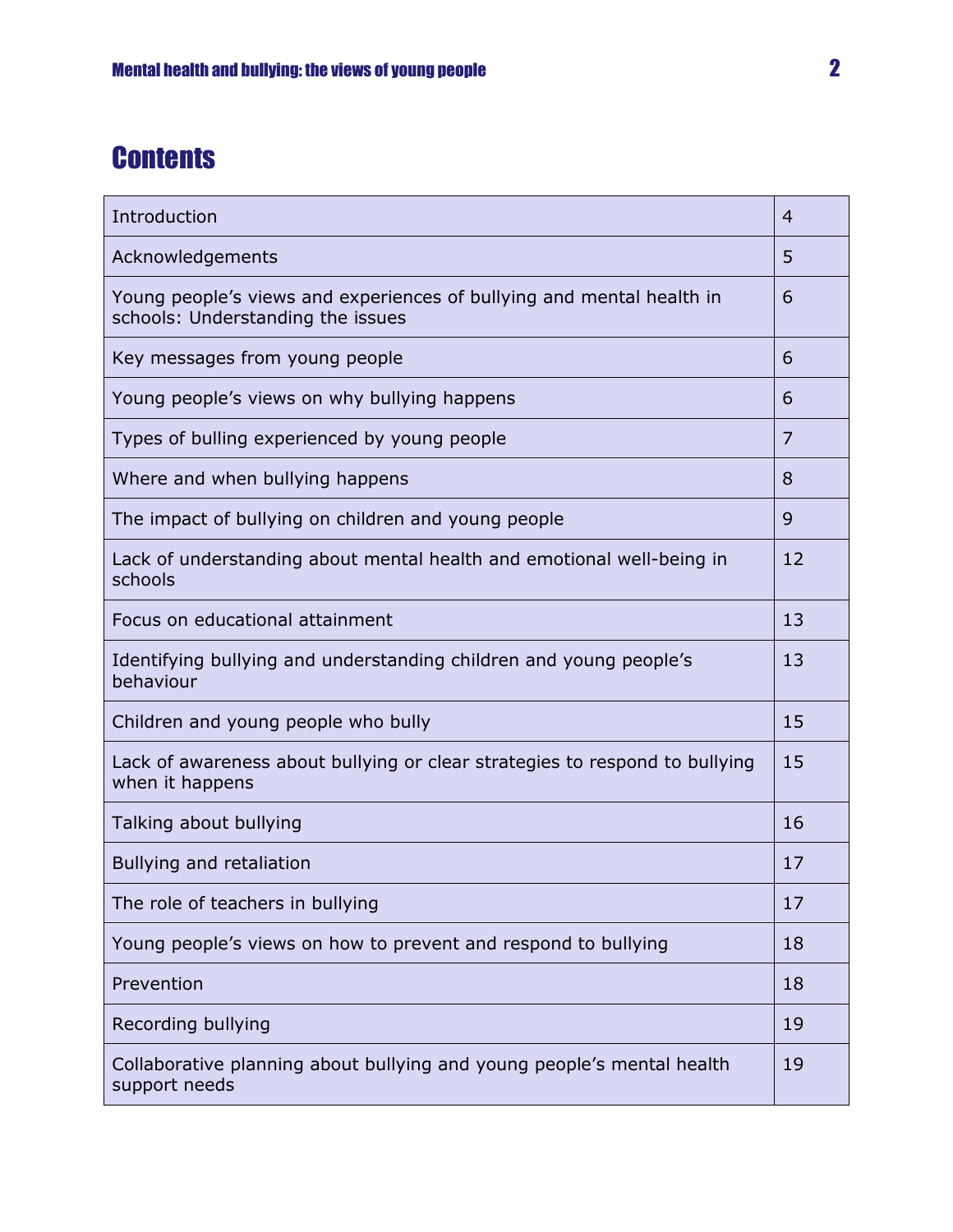## **Mental health and bullying: the views of young people**  $3$

| Anticipate                                                                                       | 19 |
|--------------------------------------------------------------------------------------------------|----|
| Understanding of difference and diversity challenge stereotypes                                  | 19 |
| Challenging language                                                                             | 20 |
| Whole school education about mental health and emotional well-being                              | 20 |
| Whole school education about bullying                                                            | 21 |
| Whole school approach to bullying: Clear policies, procedures and named<br>staff                 | 21 |
| Buddy systems and safe places to go for support                                                  | 23 |
| Making the school a safer environment                                                            | 23 |
| Improving teacher training and education in mental health, emotional well-<br>being and bullying | 23 |
| Improve support for young people with mental health issues                                       | 24 |
| Record and Respond                                                                               | 24 |
| <b>Recording Incidents</b>                                                                       | 25 |
| Acknowledgment                                                                                   | 25 |
| Open door policies: Knowing people will listen                                                   | 25 |
| Collaborative planning with the young person                                                     | 25 |
| Providing support for young people's mental health and emotional well-<br>being                  | 26 |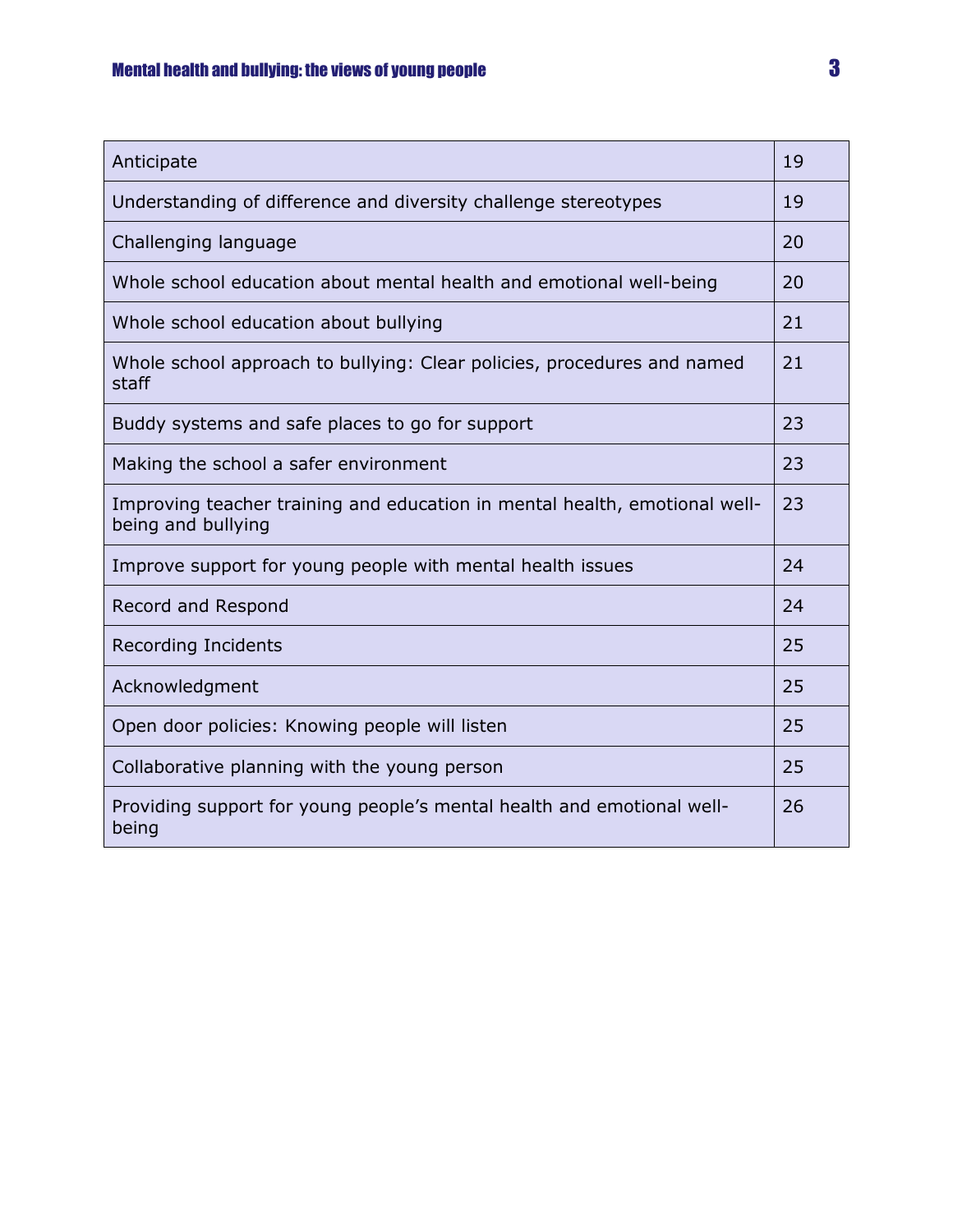## **Introduction**

During July and August 2013 we ran a series of discussion groups to explore the issues surrounding bullying and mental health. The discussion groups covered:

- Young people's experiences of bullying in schools, including:
	- o Bullying directly related to young people's perceived or actual experience of mental health issues.
	- $\circ$  The impact of bullying (regardless of the perceived 'cause') on young people's mental health, emotional well-being and identity.
- What could be done in schools to reduce the incidence of bullying and its effects on young people's mental health and emotional well-being.
- What should be done to effectively support young people who have experienced bullying.

The young people who were involved in the discussion groups:

- 35 children and young people
- 6 discussion groups
- 25 were female and 10 male.
- Their ages ranged from 12 22 years old. (The majority were 12-17 years old.)
- 2 groups were held with young people who were currently, or had previously, used specialist CAMHs.
- 4 groups were in VCSO who provided youth advice and counselling services.

The young people had a variety of experiences related to bullying in schools including those that:



- Had witnessed bullying in schools of close friends or family members.
- Had experienced bullying related to their mental health issue.
- Had experienced bullying for a range of issues, (including for example sexuality, appearance, level of affluence, disability) which had affected their mental health.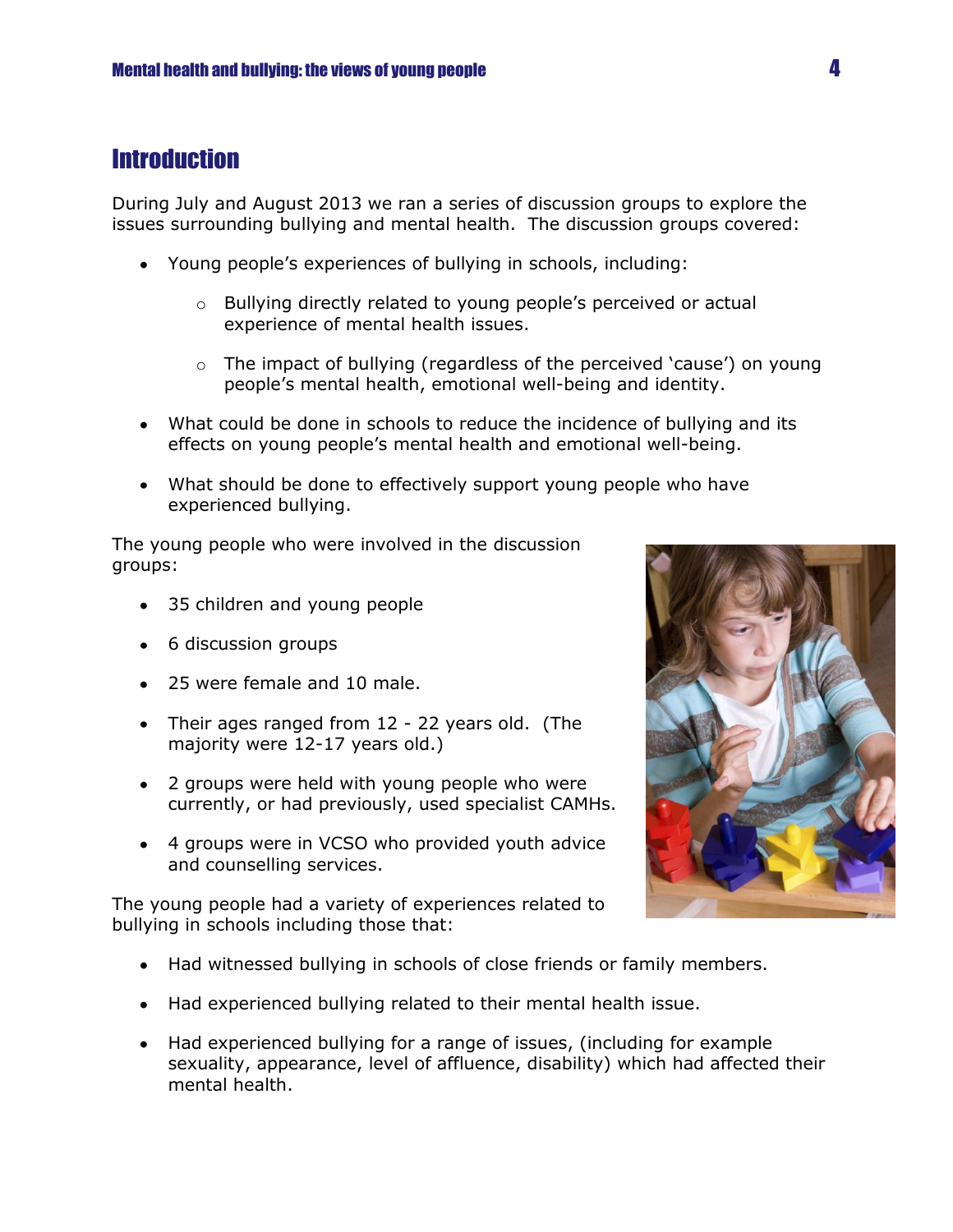- Had bullied other young people.
- Had bullied other young people and experienced bullying themselves (either at school or at home).

This report forms part of a programme of work led by the Anti-Bullying Alliance and funded by the Department for Education to reduce the incidence and impact of bullying of children and young people special educational needs and disabilities (SEND) in schools. A full guidance document on preventing bullying and children and young people with mental health issues accompanies this report.

To find out more please visit:<http://www.anti-bullyingalliance.org.uk/1198>

## Acknowledgements

We would like to express our sincere thanks to the staff and young people from:

- 'Listen' service user participation group, Barking and Dagenham.
- HYPE Participation Group, The Market Place Project for Young People, Leeds.
- Young Person's Advisory Service, Liverpool.
- Northgate School, Edgware Community Hospital.

Thank you for your support, time, expertise, humour and sensitivity and for sharing your experiences and insight on what is a sensitive topic for many, young and old.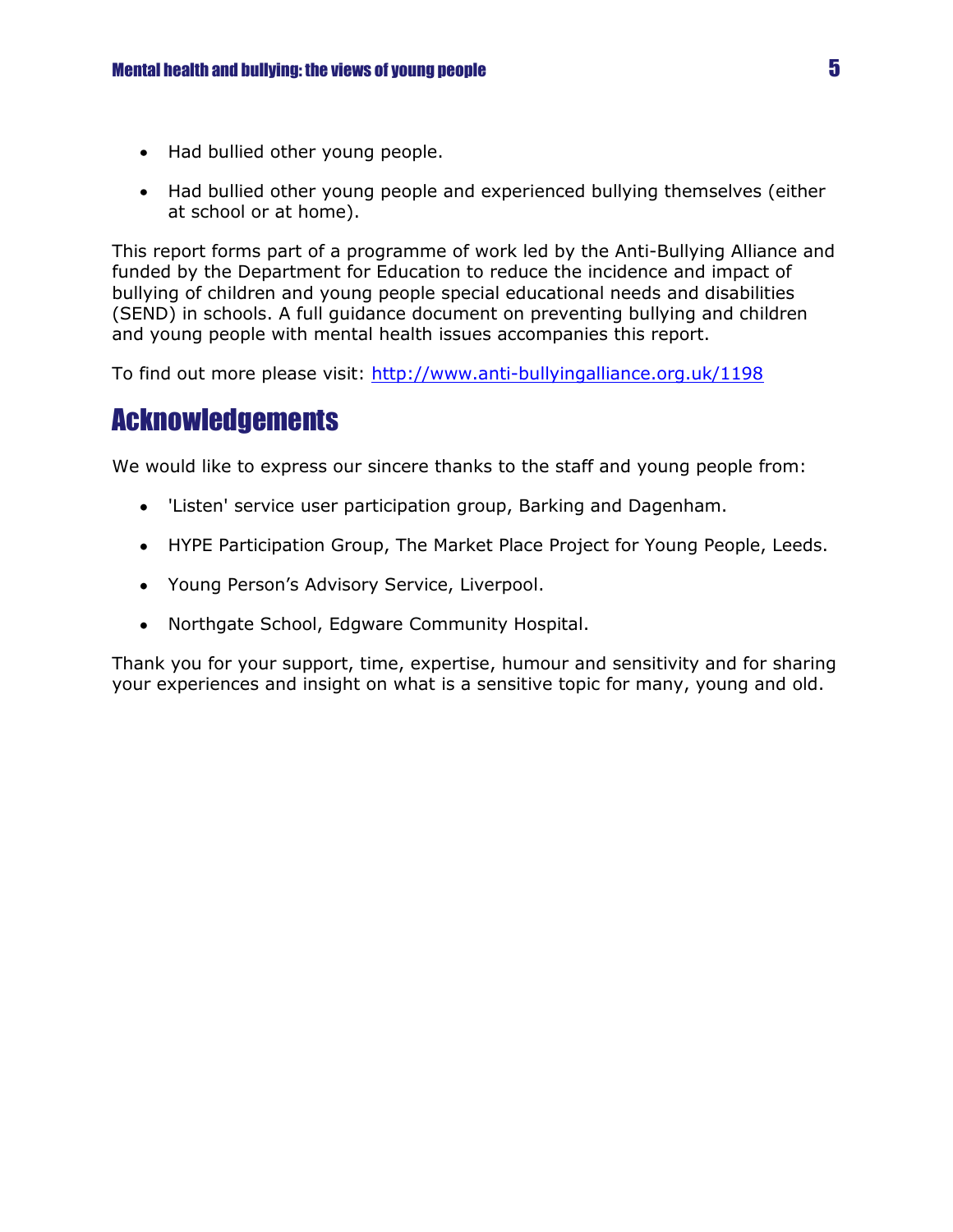# Young people's views and experiences of bullying and mental health in schools: Understanding the issues

### Key messages from young people

- Bullying has a significant effect in children and young people's mental health, emotional well-being and identity.
- Many children and young people with mental health or emotional and behavioural difficulties, talked of receiving little or no support for their mental health support needs in school.
- Many young people said they do not feel able to talk about bullying or how it affects their emotional well-being.
- Schools often don't see behind young people's behaviour. This is often seen as disruptive, rather than an expression of difficulties or distress.
- There is often little or no recognition or support for the emotional needs of children and young people who are bullied.
- There is often little or no recognition or support for the mental health or emotional needs of children and young people who bully others.
- Bullying which is not responded to effectively, can cause children and young people to develop other coping strategies such as self isolation or self harm.
- Bullying which is not responded to effectively can cause significant disruption to children and young people's ability to engage with school, learning and their wider relationships.
- Many young people felt that bullying by teachers is often not acknowledged or believed.
- There is a lack of teaching and learning about bullying or mental health and emotional well-being.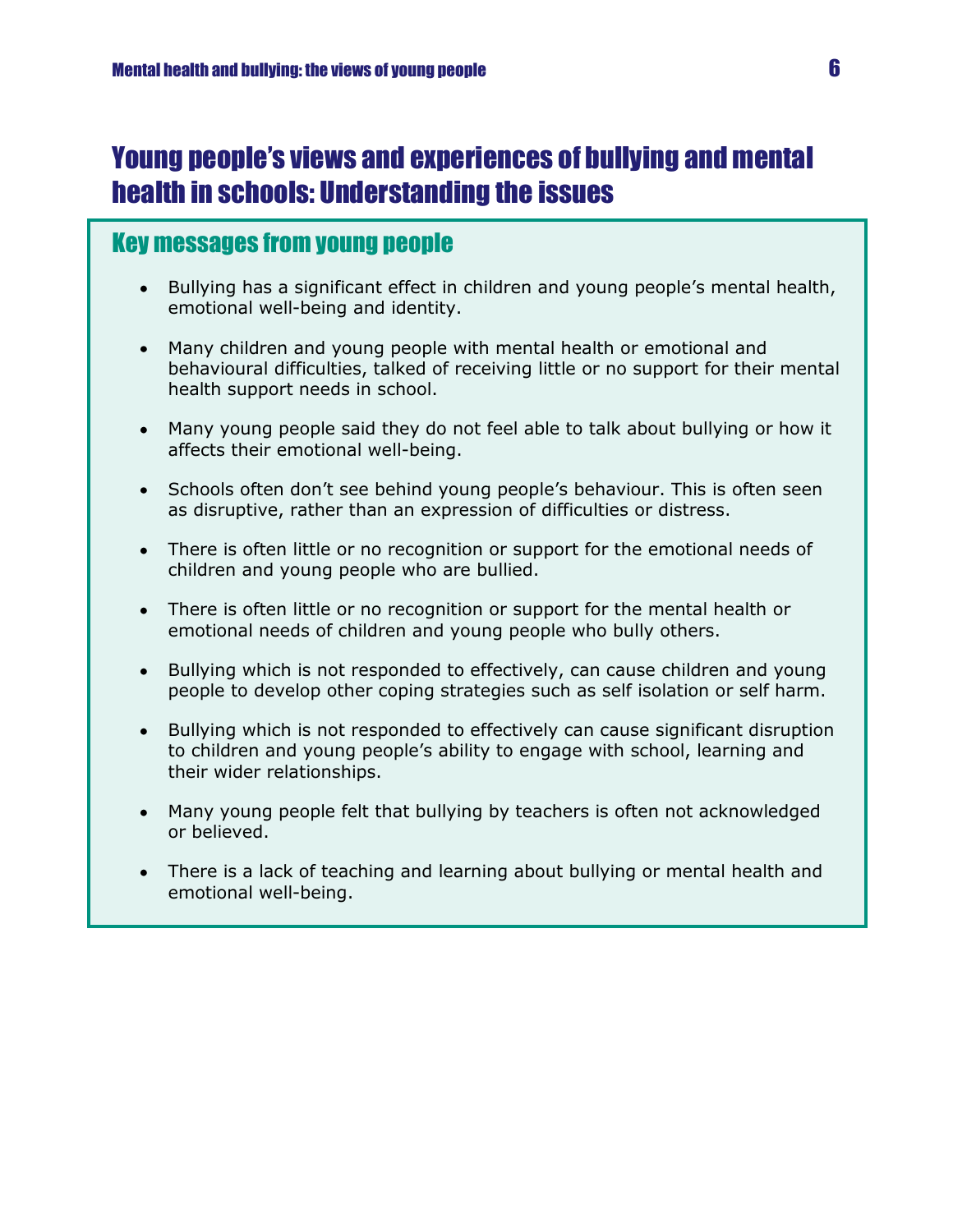## Young people's views on why bullying happens

**"For young people who are already quite vulnerable, other people identify them as a target and it kind of makes the 'vulnerableness' worse."**

**"Single someone out. Because they're different."**

#### **"If you self harm or have, like, an eating disorder, and your peers know about it, then they see you differently. It can make you a target."**

Young people identified a range of reasons for bullying. The defining feature of their explanations was that it was related to some form of 'difference' or perceived 'weakness' that affected a young person's social status or made them 'stand out.' This included:

- Being disabled, having learning difficulties or long term health conditions. Including young people who had emotional and behavioural difficulties
- Social choices (such as hanging around in different social groups or dress sense)
- Actual or perceived level of affluence
- Actual or perceived mental health or emotional difficulties.
- Religion.
- Sexuality.
- Gender and gender identity.



Young people felt that whatever the reason they had been bullied, that it was often related to other people's perception of what would 'get to' them the most.

**"They** [young people who bully others] **always pick on what you're most insecure about, like I was really insecure about my weight and that, so they'd always call me fat. Or they'd do things to my friend in front of me, because they know I'm protective of her and I'd stick up for her. Teachers then said I was the one bullying my friend and the other girl. They said I was bullying the girl who was bullying me! In the end I was the one who got shouted at, told I was wrong."**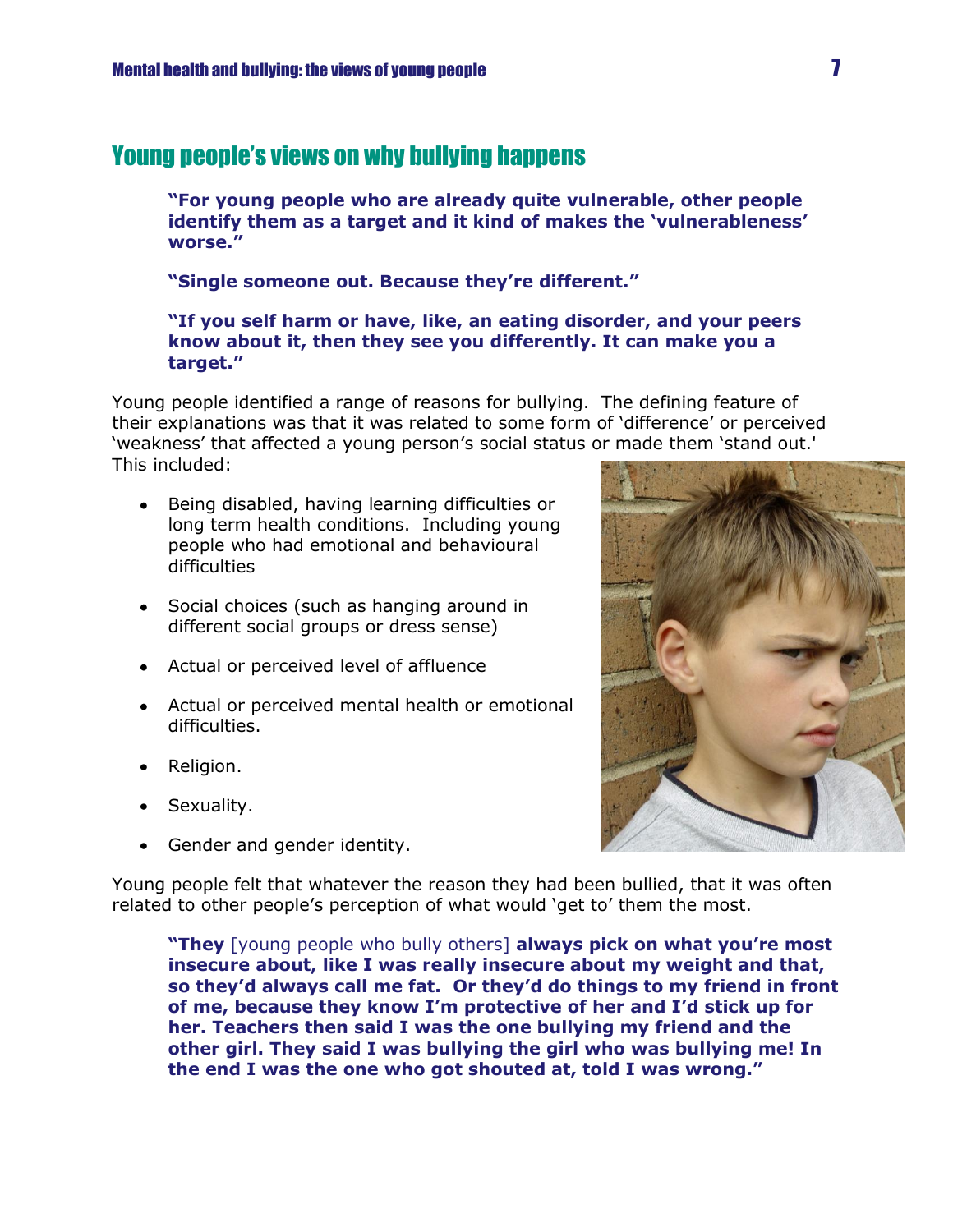## Types of bulling experienced by young people

Young people talked of experiencing or witnessing the full range of common bullying behaviours. The issues that young people spoke about most frequently, or felt were the biggest issues in schools, included:

**Derogatory language about mental health and emotional well-being** and, for example, the common and often unchallenged use of derogatory terms such as mental or crazy. This included language directed at individuals who were seen to be different (regardless whether they had mental health issues or not) and the regular, unchallenged use of such language, which affected how young people felt about talking about bullying or mental health.



- Sustained, prolonged bullying focussing on a particular **aspect of someone's identity**, which was often unrecognised or unchallenged, and had significant effect on their mental health and identity.
- **Physical abuse.**

#### **"Eggs thrown at me, someone trying to set my hair alight, things thrown at me, took my lunch money, said hurtful things but also hitting, which turned into fights"**

**Peer pressure** and being pressured into doing things they didn't want to do, for the desire to 'fit in' or in the hope that this would prevent them being bullied. This included young people feeling pressured into bullying other young people, to protect themselves from the same treatment.

#### **"Peer pressure can sort of, it's not exactly bullying, but you pressure someone into doing something that they don't really wanna do. So they feel like they have to do it to fit in. You can't really say no, because you feel like a fool."**

Young people reported high levels of **isolation and exclusion**, within 'friendship' groups. They felt this was less overt and harder for them and others to identify as bullying, as from the outside it looked like friendship. Young people were also reluctant to admit this was bullying, as the promise of friendship and to be part of a group, help strong sway.

> **"In films and stuff it's like one on one in the corridor, but like these days, it's more like groups and you feel like everyone is surrounding you and stuff, which makes it harder to spot, because if it was one to one and you saw them ... but in a**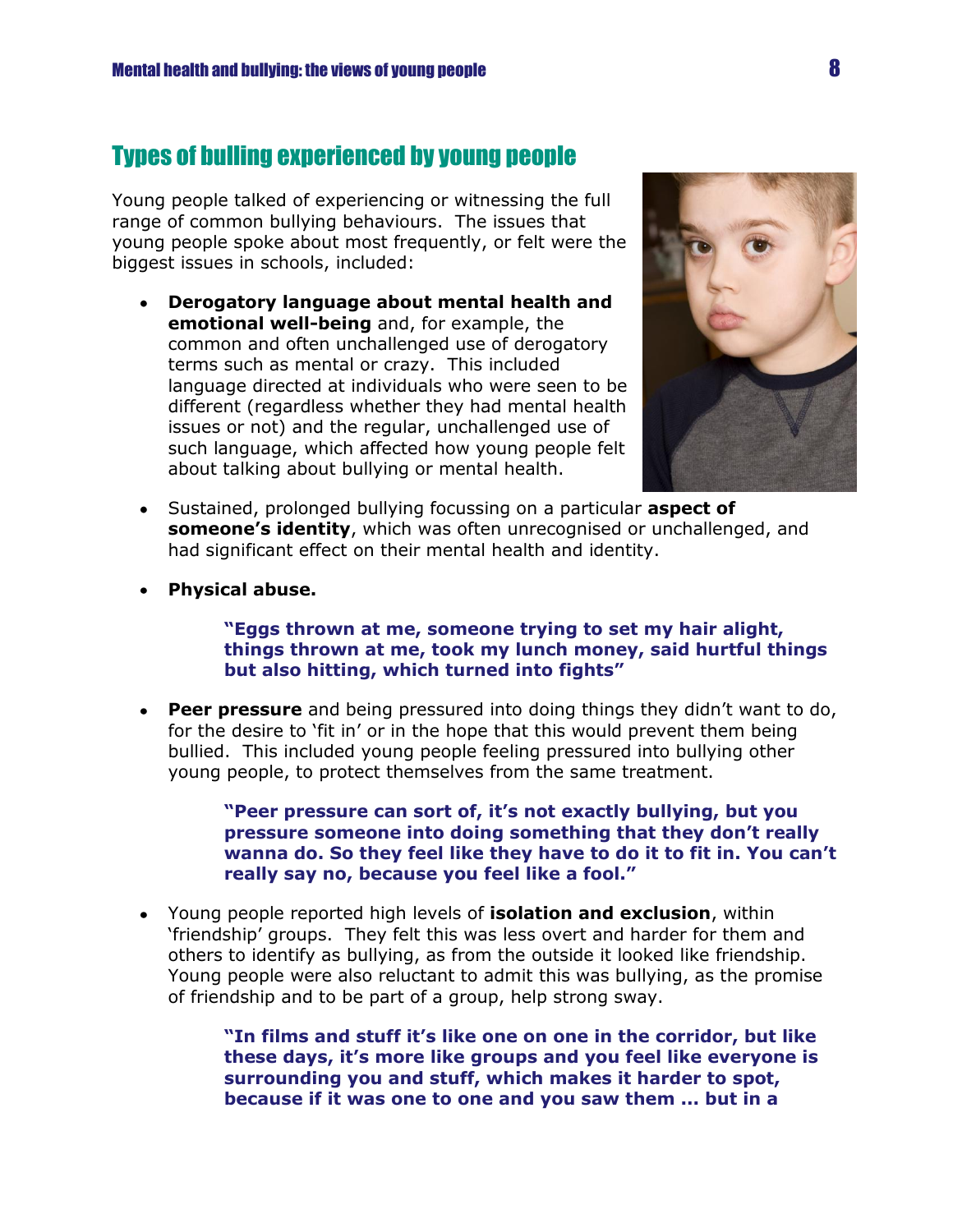#### **group, they do it in a way that a teacher can't see. Looks like friendship from the outside."**

Young people who were isolated, who were having mental health or emotional difficulties or who felt at risk of bullying themselves spoke of bullying others to **enhance their social standing or to prevent that person from bullying them**.

> **"Uncomfortable thing is that bullying can be fun. It can be a reward, it can be enjoyable. No one really talks about that people can get a kick out of it. Need to think why this happens, why people think they need to feel superior. A lot is about self preservation. Even if you're just laughing along, you can see someone getting it worse than you."**

- Young people spoke of the significant impact **cyberbullying** had on the severity of the bullying they experienced; that the face to face bullying followed them outside of school and into their homes; that it increased the number of young people involved in bullying; and that it made bullying more persistent and sustained.
- **Disclosing and gossiping** about someone's difficulties: Many young people spoke of confiding in a friend about mental health, emotional difficulties or other problems they were experiencing, only for this confidence to be broken and for this to be spread around the school. This not only affected the individual concerned, but also led to other young people being fearful of talking about their mental health or emotional difficulties.

## Where and when bullying happens

Young people talked of being bullied:

- In school, particularly in places where there is little or no supervision, where young people can be isolated.
- In lessons, both by other children and young people, and by teachers.
- In the home, by parents, carers or siblings, with this affecting their behaviour or well-being in school.
- On the journeys too and from school.
- Online. If young people were also being cyberbullied, the bullying effectively followed them wherever they went.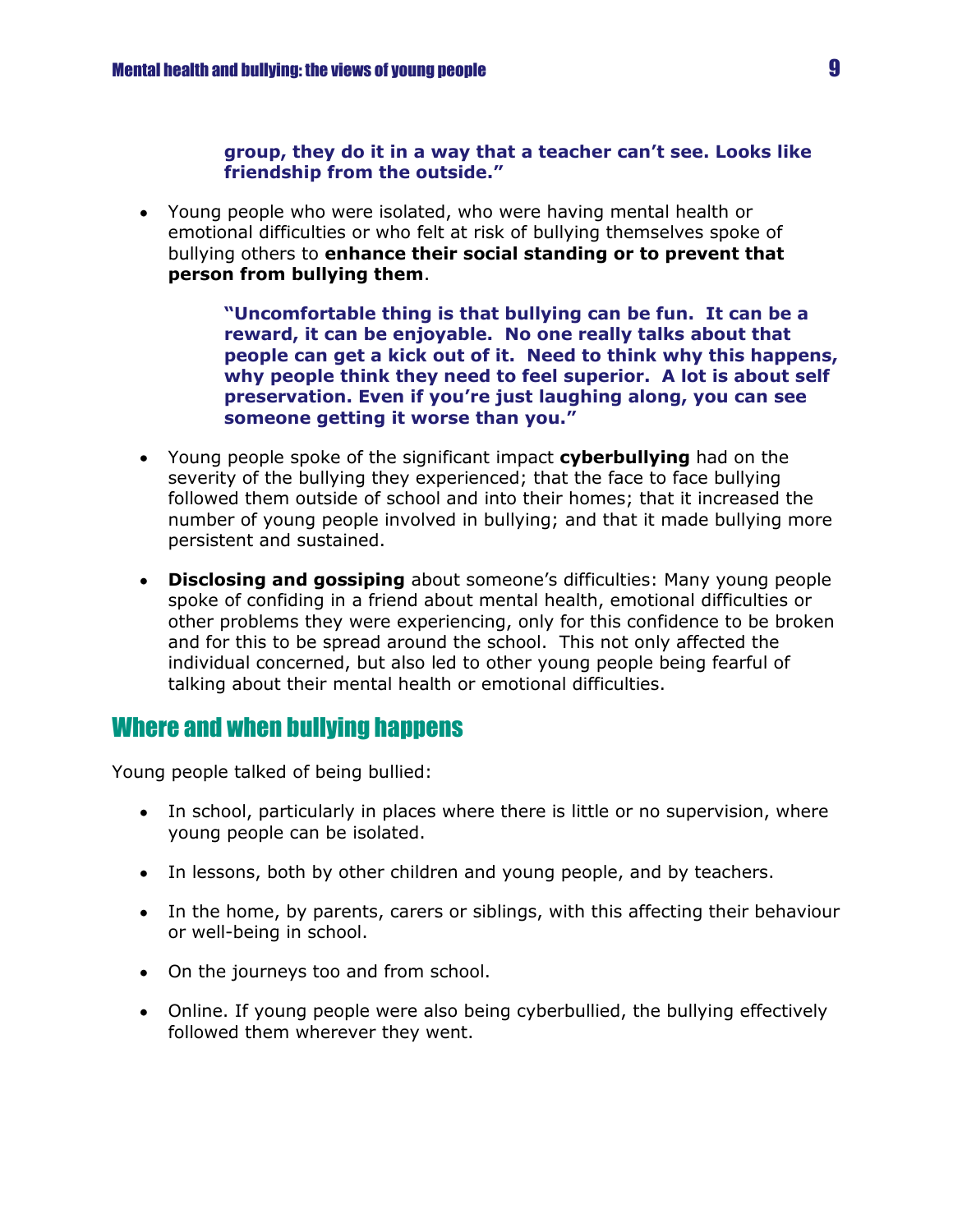#### **"You used to be able to go in to school, get your head down, and have different friends outside of school. You could separate it. Now you can't."**

Young people felt there was a particular lack of understanding of the effect that bullying happening outside of school has on their mental health and emotional wellbeing, and thus, their behaviour or ability to engage well in school.

## The impact of bullying on children and young people

#### **"Wears down their confidence, their self-esteem, until they're quite depressed, low. And also it leaves them feeling very isolated. Which is why people don't reach out for help with bullying."**

The young people we spoke to talked of bullying affecting their mental health, emotional well-being and identity. This was particularly so when it was not responded to effectively and became persistent, or where they were not given support to address the emotional effects of bullying. Young people spoke of the double impact when bullying affects your mental health or when you are bullied because you have a mental health issue: you're scared to talk about the bullying and you're scared of talking about how you're feeling. Young people spoke of bullying:

- Leading to suicide ideation.
- Severely damaging their confidence and self esteem.
- Causing them to feel paranoid, constantly on guard or unable to trust.
- Leading to developing (or worsening) mental health issues, such as anxiety, depression and eating disorders.

#### **"Sometimes can cause mental health issues. I got told I was fat so I stopped eating for ages. I self harmed."**

Leading them to develop a negative self identity, particularly where a particular aspect of their identity was targeted. Where young people spoke of being bullied because they were disabled, had a mental health issue, for an aspect of their body image or due to their sexuality, for example, they developed negative self-perceptions about this element of their identity and felt it was 'something wrong with them'. Many young people talked of this causing them to hate this part of themselves or conceal this part of their identity, which then in itself caused additional mental health and emotional difficulties.

#### **"I got bullied for being gay. I told a teacher I trusted and they just said it was a phase I was going through. As if it being a**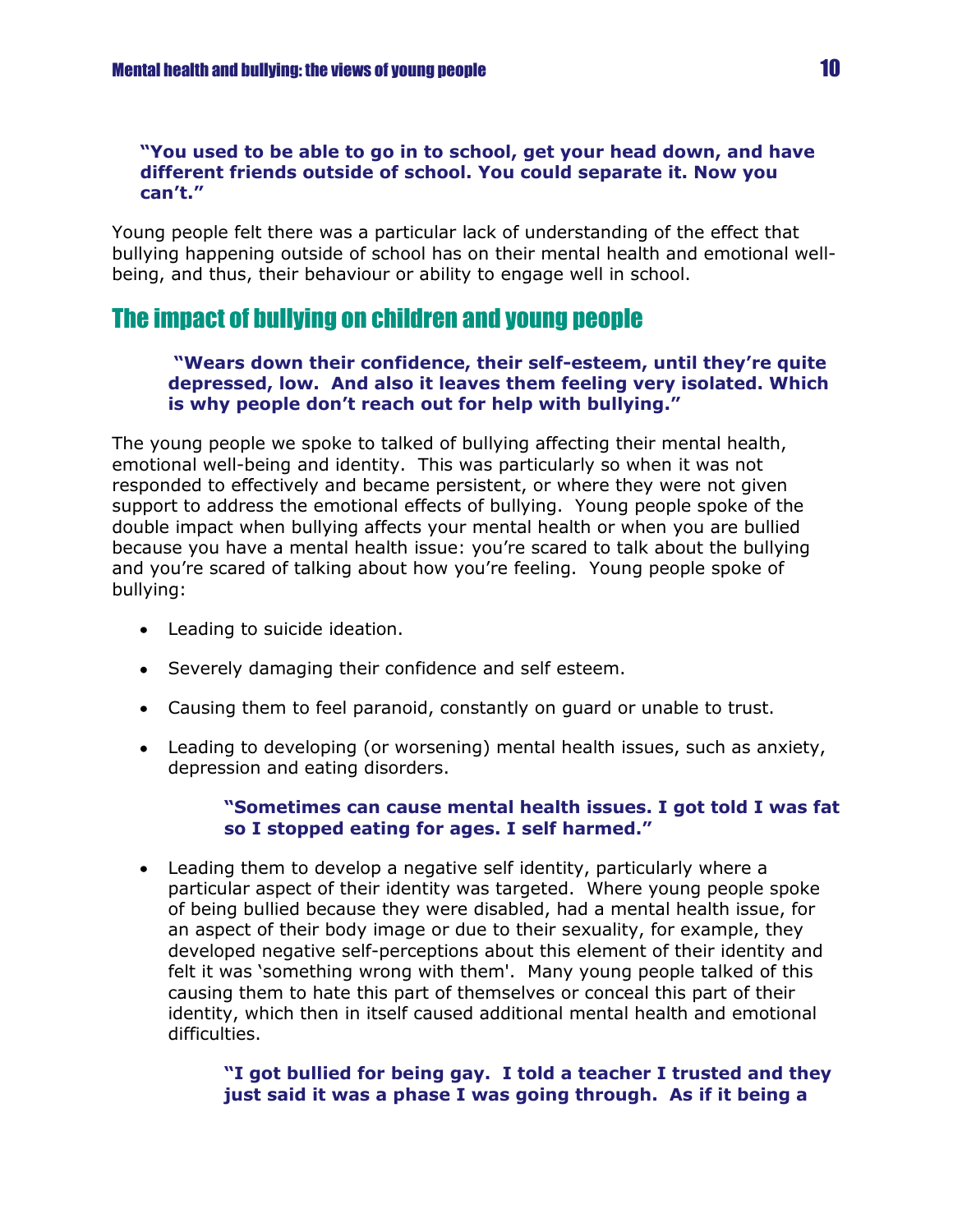#### **phase made the bullying OK, or any less bad. They didn't do anything about it. They treated it like it was nothing. It really affected me and how I felt about being gay. I thought it must be something bad."**

Where bullying was not effectively responded to; where young people were not given appropriate support to deal with the effects of bullying; or where they were not given support with their mental health, they talked of having to find (often unhealthy and detrimental) coping mechanisms. These included:

**Self Isolation and exclusion**: This included isolation within the school environment, as well as from school itself.

> **"All the way through year 10 and 11, I ate my lunch in the toilet."**

**"Not get involved. Prefer to sit out. Don't do nothing."**

**"The head teacher from my school, my mum saw him 5 times before he did 'owt. I just left school. Truanting was better than being there."**

**Self harm**: Many young people talked of self-harm as a coping mechanism and a way of regaining a sense of control. However, they also felt there was often a lack of understanding about self-harm or appropriate responses when they talked about it.

> **"I know a lot of people who self harm and all the teachers say 'stop doing it for attention. It's like, great."**

**"Start hurting themselves."**

**Drugs and alcohol**

**"Drugs and drink."**

**"I turned to drink."**

**"The government wonders why a lot of young people turn to drink? The government has a go at the youngsters because they're drinking and doing drugs but they don't see what's causing it."**

Bullying also had a negative impact on young people's ability to engage with school, learning and their relationships:

**Keeping it all bottled up**: Young people talked about how adept they became at pretending everything was OK on the outside and the effects of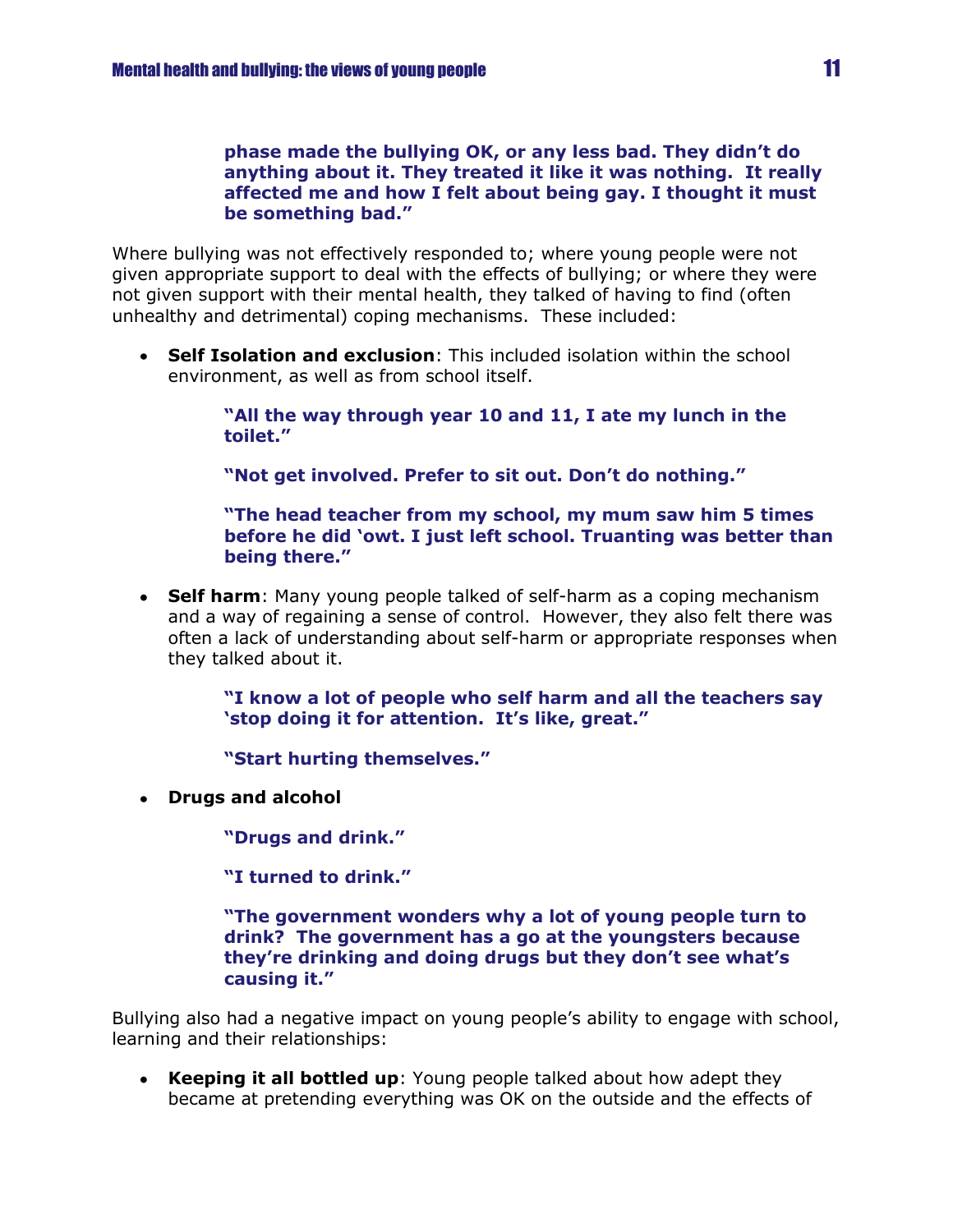containing all of their emotions. This affected their ability to concentrate in school or on the way they behaved. They often struggled to deal with their emotions and could then take this out on others. Young people spoke of this causing significant disruption to their school life: they struggled to engage or concentrate in lessons, or some become angry and disruptive. This behaviour often led to them being labelled as 'the disruptive one' or 'the troublemaker' rather than being understood as the impact of bullying or emotional distress. This also significantly affected young people's relationships with their parents and family.

#### **"Take it out on your family. Got to come out somewhere."**



**"Put on a fixed smile to make other people happy."**

**"**[After I had talked about the bullying and nothing happened] **I started to get really angry. They** [teachers] **hadn't listened. Made me feel I couldn't talk to anyone. I started to get really angry and taking it out on my** [family] **at home, because no one had listened to me."**

**"Pretend in front of everyone of else that you haven't heard it, but you have heard it. You have taken it to heart. Like some people can just shrug things off, but sometimes other people can't and they hide it."**

- **Disruption to education**: Several young people had changed schools to escape bullying, with some changing schools multiple times or avoiding school altogether.
- '**Learning that no one listens'**: Where young people had tried to talk about bullying, but had not been believed or listened to, has led them to:
	- $\circ$  Believe that no one listens and not to speak up about other issues in future.
	- o Believe they are not worth listening to or "not important enough for people to do anything about it."
	- o Find other coping mechanisms, as outlined earlier.
	- o Feel isolated, alone and unsupported.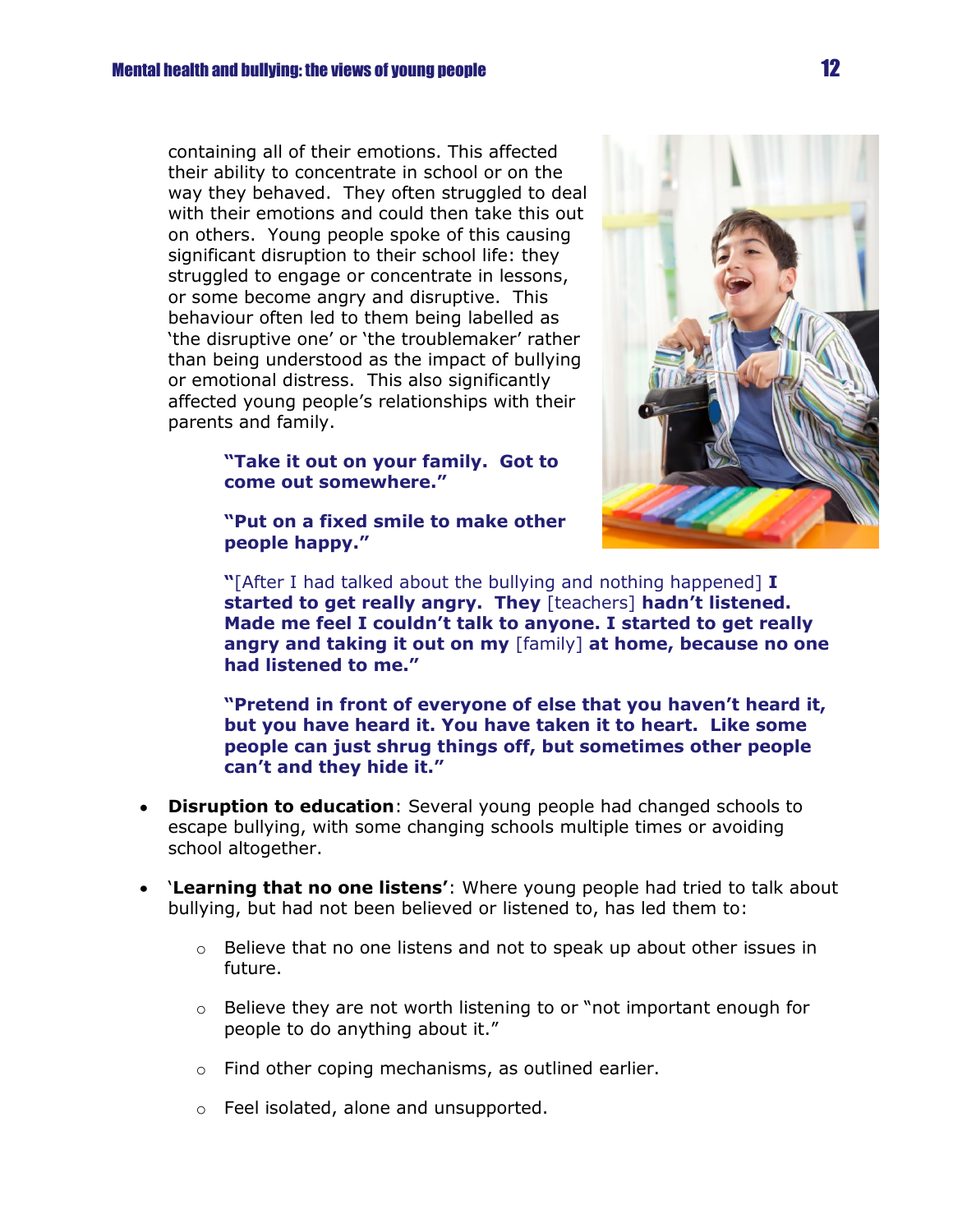**"When I finally wanted to tell my mum and she went in** [to the school] **the teachers said, 'oh don't be daft, we'd have noticed it.' But whoever's doing it, is doing it slyly, like they're mates with you and then do it when no one's looking."**

**"They don't believe us because we're young. As if we don't know how we feel or our feelings are less, just because we're young. What, we only get feelings when we're 18?"**

**"Makes you feel like no one is there for you. Considering they're supposed to be authority figures, people to look up to. But if they don't listen to you, makes you feel alone. Isolated."**

Young people also talked of bullying having long term effects, including:

Ongoing difficulty in forming trusting, healthy relationships and friendships.

"[After being bullied at school] **I went to college and really struggled to make friends because I didn't trust anyone. Still today I have relationship difficulties."**

Long term effects on their mental health and emotional well-being.

**"Makes you angry. It was XX years ago now but I still look back and think I'm stupid for not sticking up for myself more."**

**"Scars you for life."**

**"Still having psychotherapy for it."**

Making them likely to stay in abusive relationships, as they had become used to being treated a certain way.

## Lack of understanding about mental health and emotional well-being in schools

**"The problem is not being able to talk about the problem."**

Young people felt that there was a poor understanding of mental health or emotional well-being within schools and that there was a lack of teaching or awareness about mental health and emotional well-being. This affected their ability to talk about their mental health or to seek support.

**"We had personal development sessions but relationships weren't covered. Mental health wasn't covered. Just about jobs, uni. Should be compulsory."**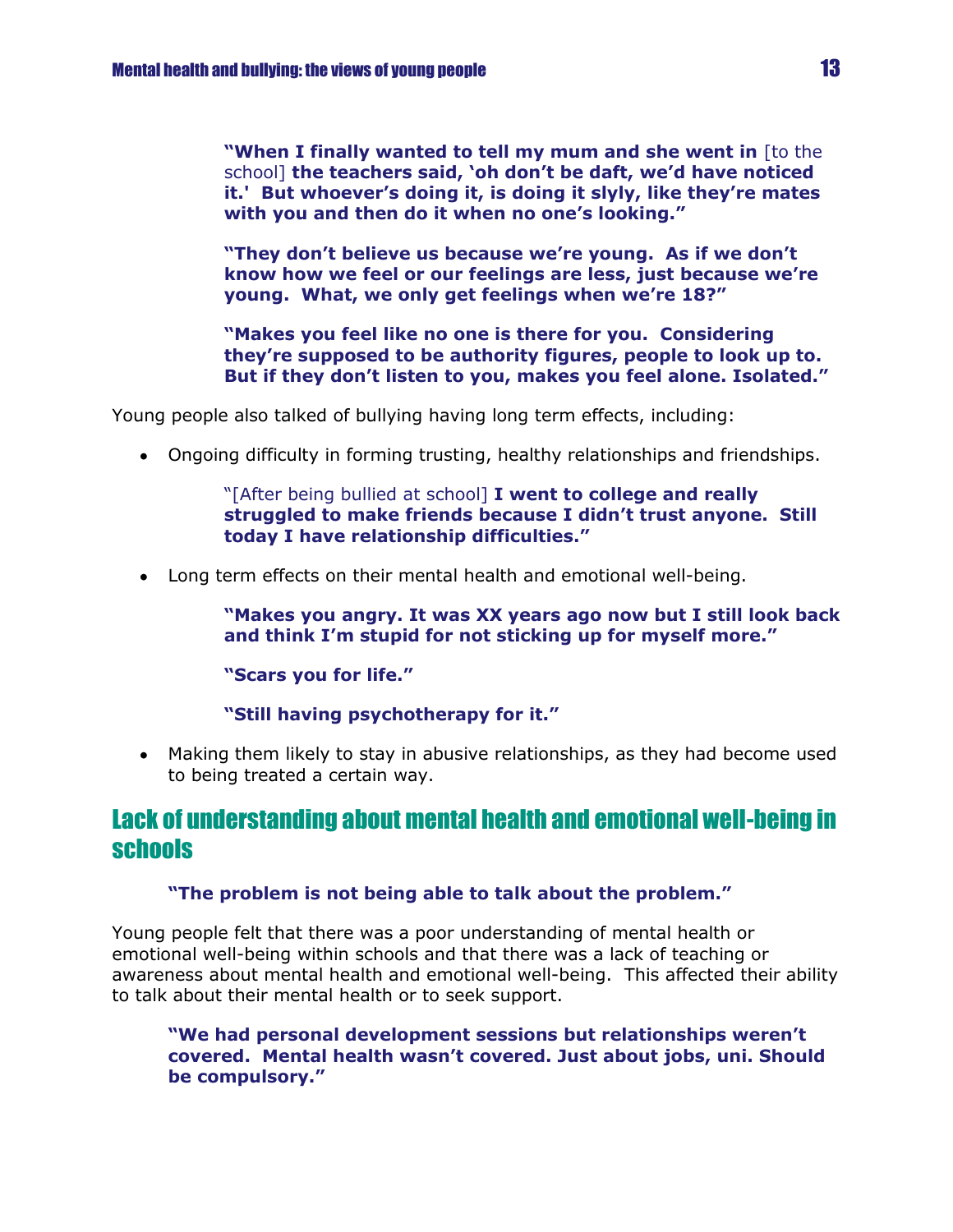**"I think for some people it's quite hard to believe young people have mental health problems. They assume it's mainly adults. When they think of someone with mental health they normally assume it's an adult. People don't realise it can start early."**

**"Stress, anxiety. I mean very basic stuff. Nothing is being done."**

**"Someone could be walking around, really depressed, not really talking to anyone but people might just thing they're stuck up."**

This meant that many young people:

- Were unsure where to go for help or support in school for their mental health or emotional well-being.
- Were worried about being open about mental health issues and usually kept this concealed from friends, other students and teachers.
- Were worried that talking about their problems would lead to bullying, due the stigma surrounding mental health.

**"People don't discuss it."**

**"My friend found out about a problem I had and then she told everyone else in school."**

**"Like you don't really talk about it because they might, like they would bully you about it."**

**"If they knew your** [mental health] **problem, they would talk about it a lot."**

Where support was available, young people often said they wouldn't access it, as it was not private or discrete enough. This made them worry people would find out and could then cause them to be bullied, or they were unsure who would be informed that they had accessed the support.

#### **"Trouble is you're going to a room, everyone know what's there. It could be a school counsellor or mentor, but you tell them you're being bullied and they're going to inform your parents."**

Where young people did seek help and support for their mental health issues, they often reported poor responses and a lack of understanding from the people they had confided in. For example, some young people spoke to telling someone in school that they were self harming and being told 'to stop attention seeking.'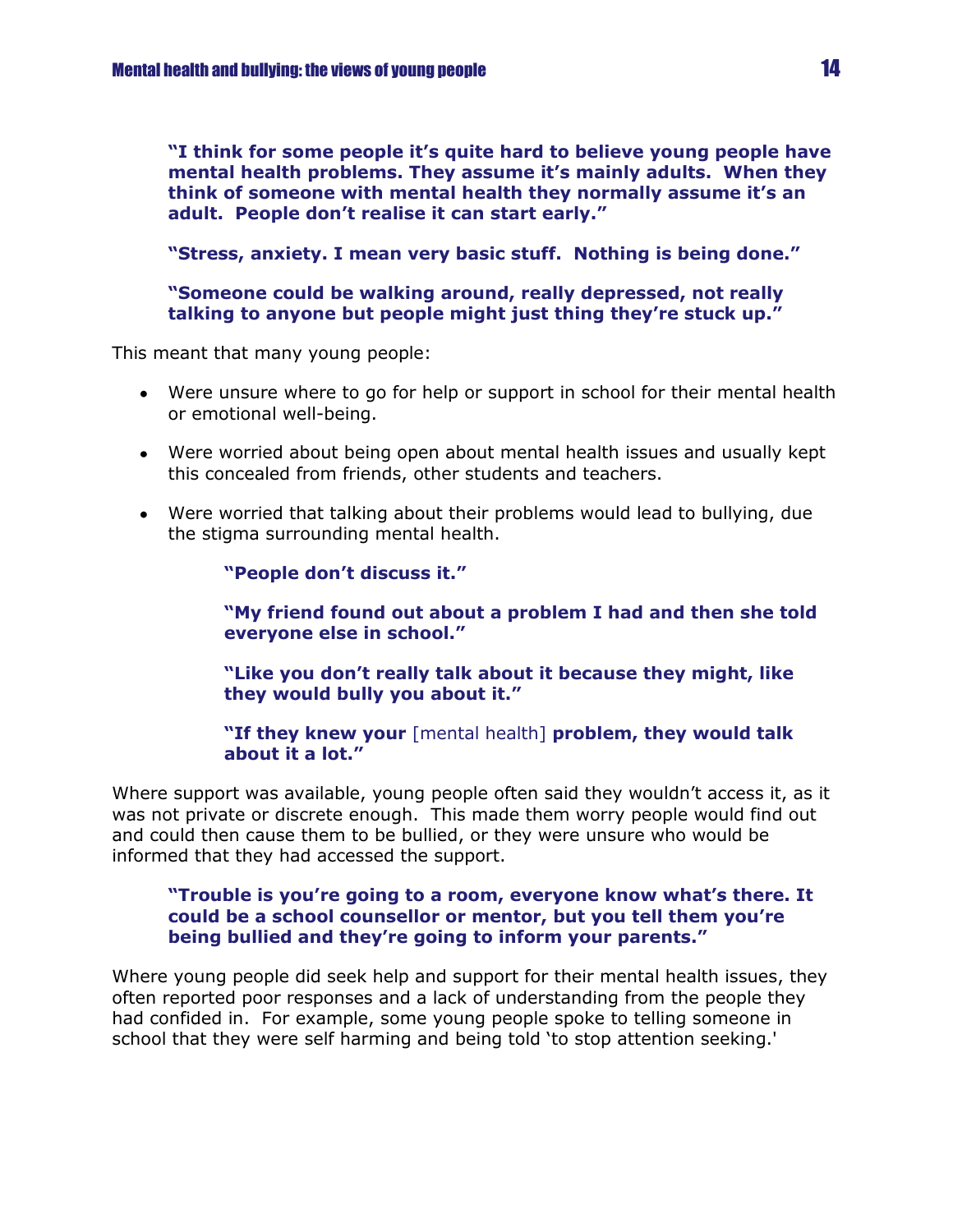Young people felt the combination of the above issues increased the stigma surrounding mental health as well as prevented them from feeling able to be open about their mental health issues, or access help and support.

## Focus on educational attainment

As well as a general lack of understanding of or proactive approaches to supporting mental health and emotional well-being in schools, young people felt that schools often placed more importance on performance and educational attainment than young people's well-being. This made them feel pressured to perform, which often contributing to their already difficult feelings, and prevented them from feeling able to seek support if they were struggling.

#### **"Finding out what's wrong is not so important"** [as grades]

## Identifying bullying and understanding children and young people's behaviour

#### **"The bigger the problem, the deeper you have to dig."**

Young people understood that bullying could be difficult to identify for teachers and school staff, but felt that teachers needed to be more aware and alert to the possibility that bullying is happening and the impact this could have on young people's mental health.

**"I think it's just not seen but it's not hard to see, like, I just think they're not thinking about bullying. Like maybe they haven't been bullied themselves, so they don't think it's gonna happen."**

**"Sometimes bullying is invisible or when it does happen, not everyone is aware of it."**

**"Yeh like, sometimes it doesn't happen obviously, like it happens in a conversation, so it doesn't happen obviously."**

**"In one school we just said it, got things out in the open, then it was over. So it wasn't really bullying. It got sorted. People got it out. But when I moved to another school, it was really hidden, quiet. You couldn't do much about that."**

They felt teachers often didn't pick up on changes in children and young people's behaviour or understand the signs of bullying or mental health issues.

#### **"People don't pick up on it."**

**"Teachers need to pick up on that** [isolation and vulnerability] **and take an active role in asking, rather than waiting to be told. I think**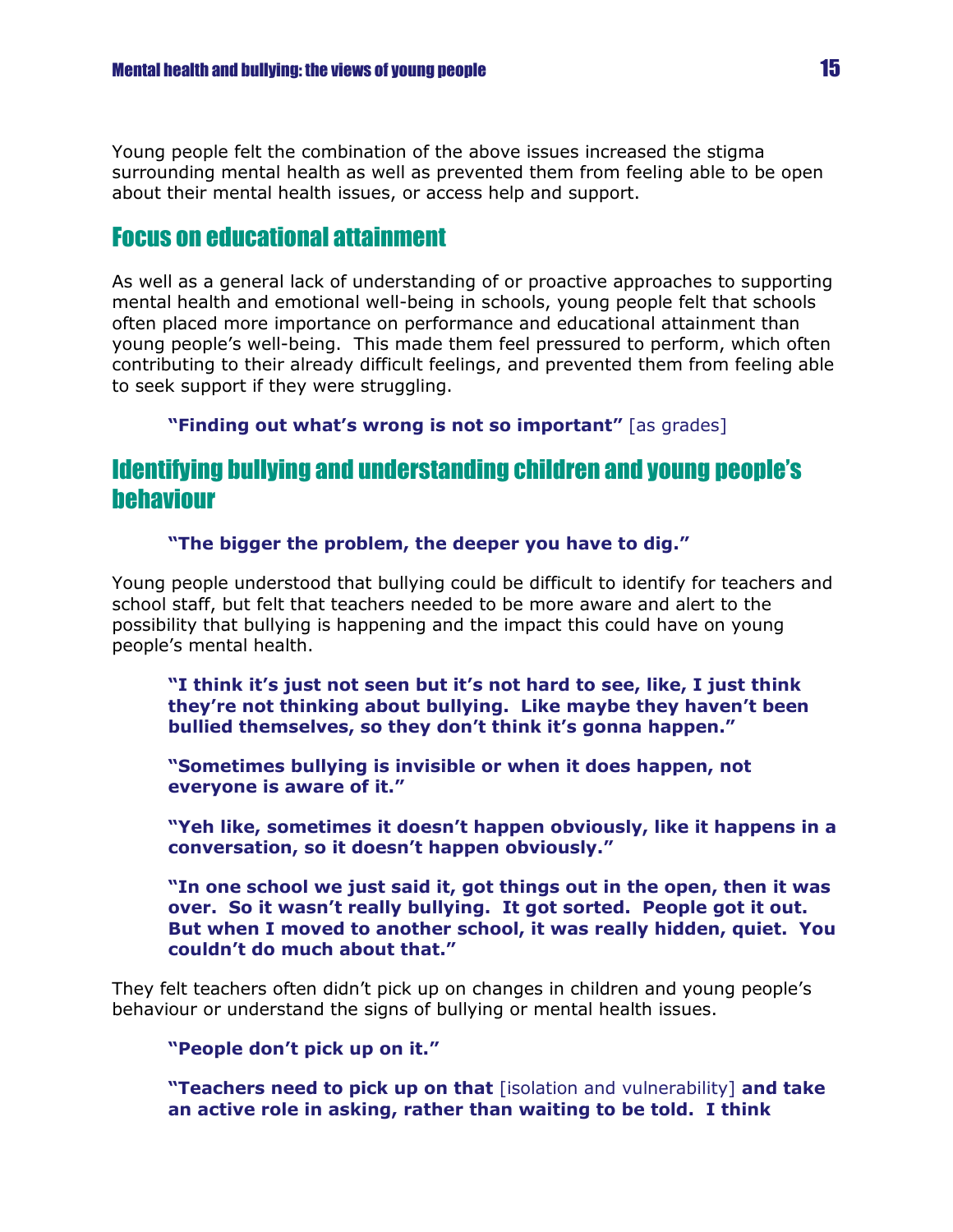**especially with young people with mental health, I think a lot are less likely to come forward and say 'I'm being bullied' and say this is what's happening to me. Teachers need to be on the look out. To intervene."**

**"People think if you go to class everyday and you're turning up and you seem happy, you know, you're doing normal things and going through the motions, then they think there's nothing wrong with you** 

**and there's nothing you need."**

**"Sometimes they have to look deeper than ... than what it is. Because sometimes people hide things to try and fit in, so they**  [teachers] **wouldn't see that they were struggling or whatever. Like if someone said a nasty comment and the person who was struggling just shrugged it off, because they wanted to just fit in and pretend that it's all** 



**alright, then people, it would be more helpful, like, if people could see behind that. Like maybe see that it is a rude comment or that they might take it to heart."**

Young people often felt certain forms of behaviour were misunderstood as a young person being disruptive or challenging, rather than questioning the causes of their behaviour. This was particularly so for young people with identified mental health, emotional or behavioural difficulties, who felt assumptions were made that their behaviour was due to their impairment or mental health issue, rather than bullying or other problems they may be experiencing.

#### **"People just assume it's because they have ADHD. Expect it, rather than thinking something may be going on for them."**

## Children and young people who bully others

Several children and young people talked about times they had bullied other children and young people. At times this was due to good intentions to protect others or a lack of understanding about the impact of their actions. Young people wanted support to understand the impact of their actions and felt this also showed people cared about them.

**"My best friend was being bullied. I stood up for her but it kinda turned into me bullying her** [the person bullying her friend]. **My mum told me what I was doing wasn't right, so I stopped, so I stopped bullying her."**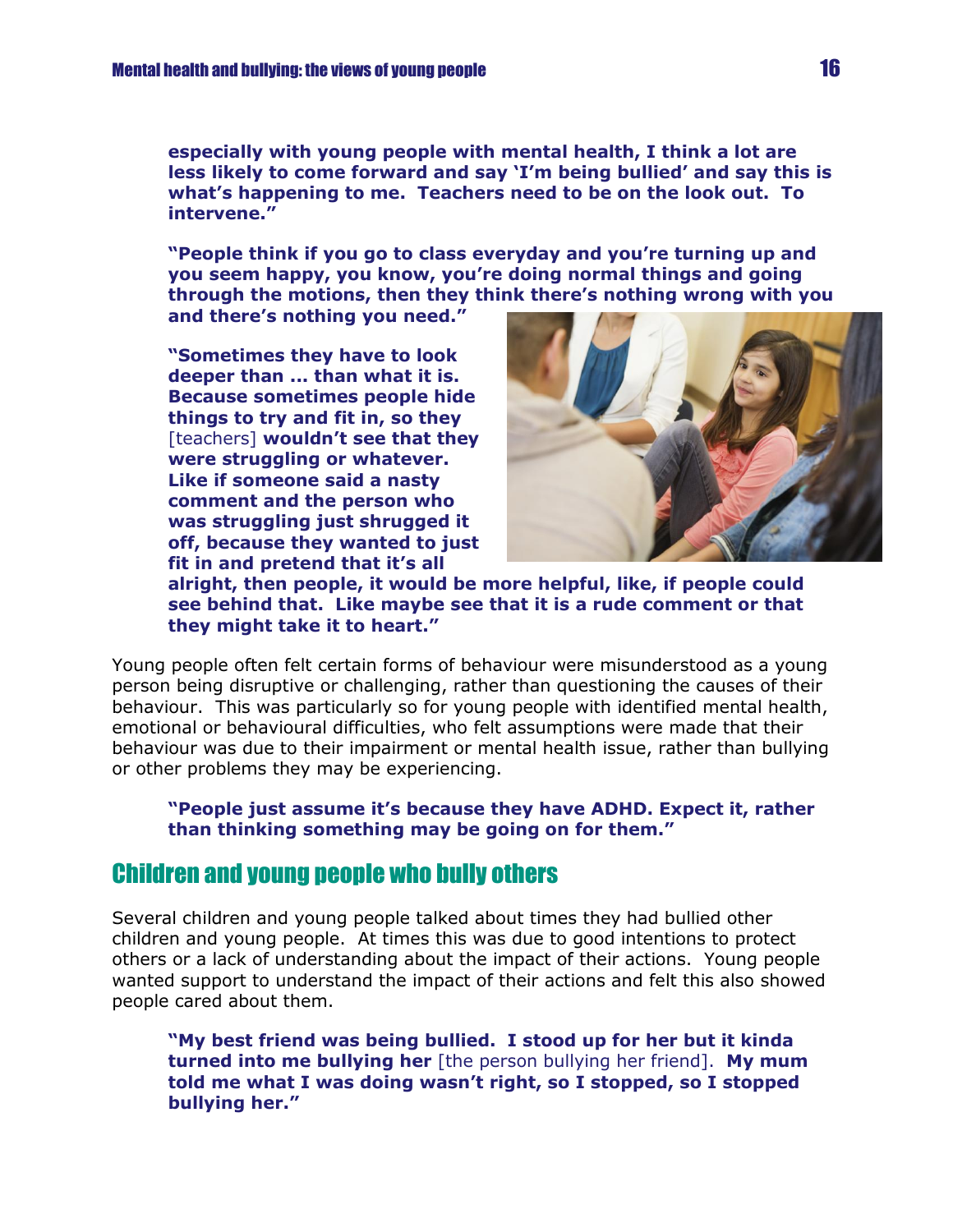#### **"If no one cares about you** [by helping you to understand your actions]**, how does that make you learn how to behave?"**

Other children and young people felt bullying could happen as an expression of a young person's own distress or unmet mental health issues. They felt this was often unrecognised and little attention or support was given to address the mental health or emotional well-being of the young person who had bullied.

#### **"There was so much going on in my life, that sometimes the only way to feel strong or powerful was to bully other people."**

At other times, young people with mental health issues spoke of the need to bully others as a form of self preservation or to feel included if they felt isolated.

#### **"You feel part of something and accepted. Them not me."**

Young people also spoke of bullying as a direct consequence of certain impairments, which affected their behaviour.

#### **"Until I was XX years old I was being bullied. Then I had a head injury and I turned into a bully."**

## Lack of awareness about bullying or clear strategies to respond to bullying when it happens

Young people often talked of bullying being invisible within schools. It was not discussed as an issue and there were no clear approaches or strategies for dealing with bullying.

**"Schools are in denial. They don't admit bullying is a problem, so nothing is done about it. Stops you being open about it. Keeps it hidden."**

**"The only true story we had in school was about a girl who killed herself because she was being bullied. And they showed us the letters and she took an overdose and it showed all her writing deteriorating. That was the only mention of bullying."**

**"I went to this person at school, trying for help with my issues and she didn't know what to do. She just went like 'oh do whatever.' She didn't know what to do. She said just try and get on with it."**

## Talking about bullying

Young people spoke of several issues which affected their ability or willingness or talk about bullying. These included fear that telling would make the bullying worse and worsen their already vulnerable social position in school.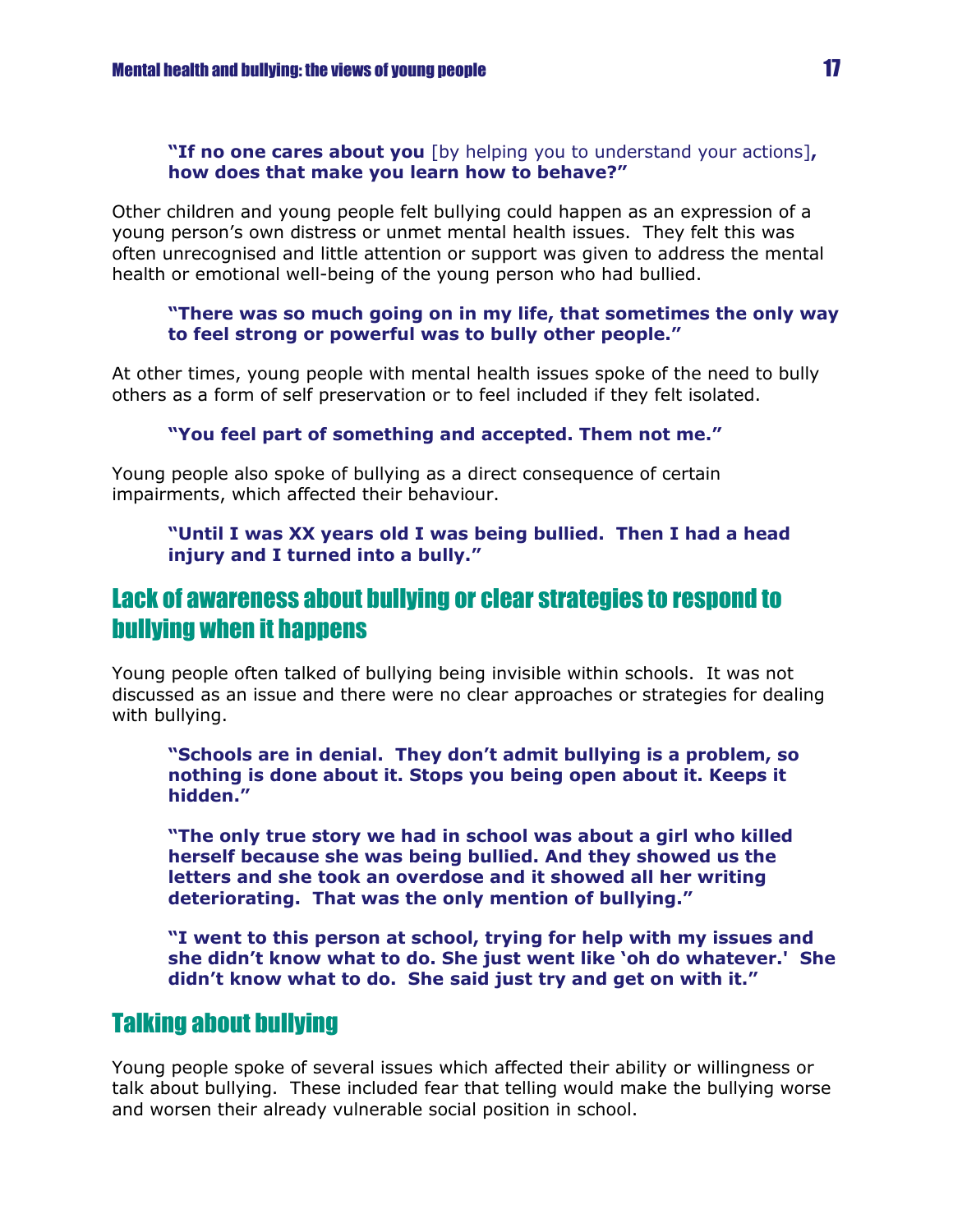**"It's all played out on this big stage, so you're like 'everyone will know I've gone and told, everyone will think I'm a snitch.' I'm going to get picked on more."**

**"It's embarrassing, going to admit you're being picked on. You're self conscious enough already. You feel like enough of a fucking victim and then you've got to go and admit it to someone."**

The fear or experience of not being believed or taken seriously also prevented young people from talking about bullying. They felt this was compounded by a lack of understanding of or assumptions about mental health issues.

**"I think one of the worst things with teachers is assuming it's a phase. Everyone assumes. They've assumed they're just going through a phase, the person with mental health. That's a big one I've noticed in schools."**

**"You get the courage to go and tell a teacher and they just tell you it's just bickering and to just shrug it off and just tell you to go and be mates again. Makes you scared of what the other people are gonna do to you. Of what will happen to you. Makes you feel like they don't really care. Like they say, 'oh don't be so stupid.'"**

Young people said they often did not know where to go to talk about bullying or mental health issues. Where support was available, they were often unsure how private this would be, how support could help and were worried this would make the bullying worse.

**"YP 1: You could go and talk to the pastoral staff**

**YP 2: Yeh, but they tend to be** [expletive]. **They just don't know what they're doing. And they're definitely not trained in mental health. Like, they're trained in ADHD and stuff like that. But mental health, emotional issues, they're like, 'don't talk to me about that.'"**

**"We had a counsellor** [at school], **but if you went to the counsellor then everyone would think you're a nutter and then you'd get bullied."**

**"Help isn't discrete enough."**

**"You don't think it's gonna work. I don't think counselling works. It won't stop things."**

## Bullying and retaliation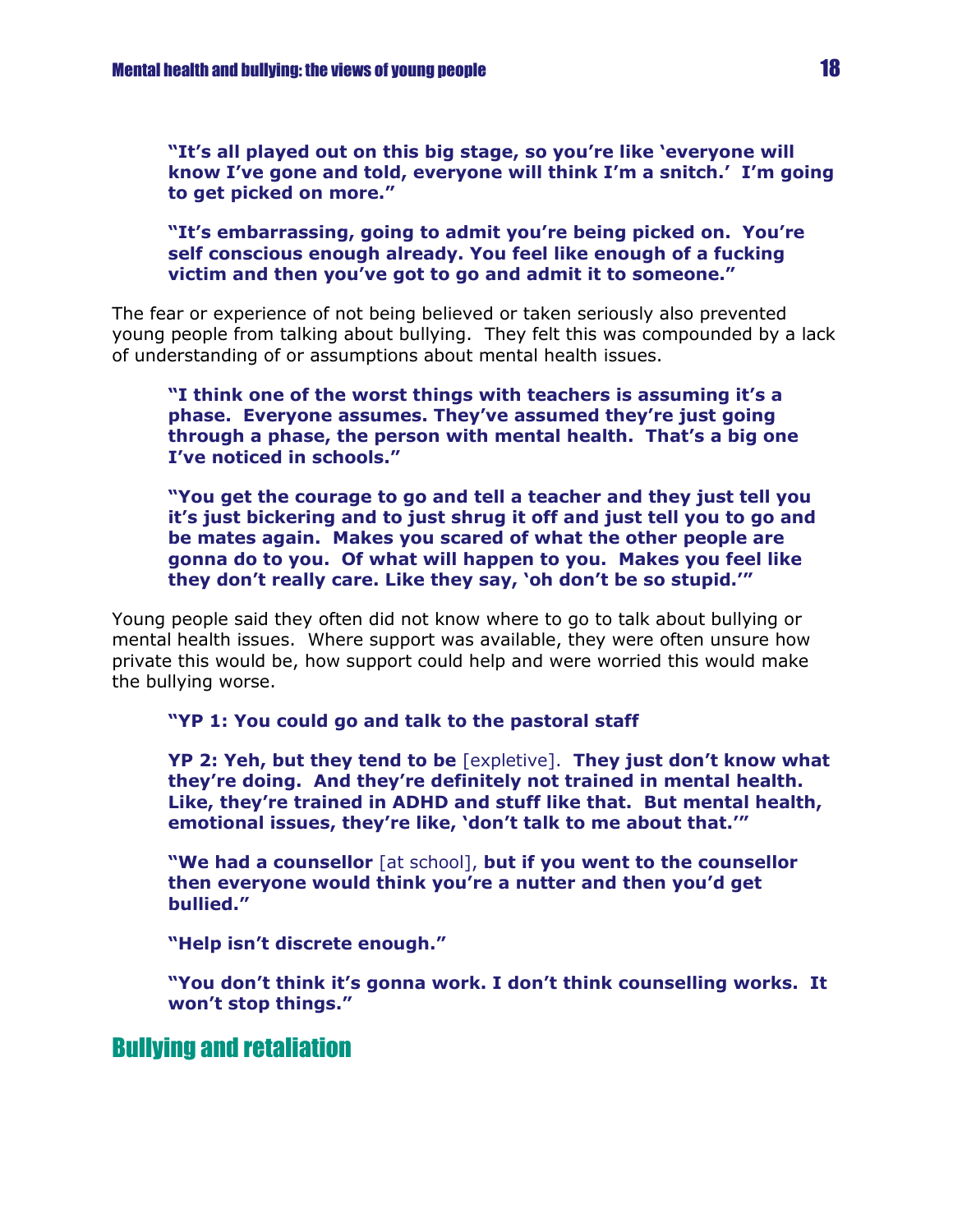A lack of effective responses to bullying meant children and young people were often driven to retaliation out of frustration or saw this as the only way of dealing with the bullying. This often resulted in the person who retaliated being the one that got into trouble.

**"I would have turned my back on 'em and if I'd got really annoyed I would have hit 'em."**

**Young person: "A big fight normally helps. Gets it out in the open. If people see a big fight then they don't pick on you as much."**

**Facilitator: "Are there other ways you can think of that could stop bullying happening?"**

**Young person: "I don't think there are any other ways. The only way to stop bullies is to do it back."**

**"Fight back. Say something back. Don't let them get away with"**

**"I regret hitting back. I'm not that kind of person, but I had to protect myself. No one did anything. 'Oh they're only playing around?' They don't know the damage it can do."**

## The role of teachers in bullying

Young people talked of the role of teachers in bullying. Young people with mental health, emotional, behavioural or learning difficulties talked of teachers low expectations of their ability or their behaviour, which affected their self esteem, behaviour and how they were perceived by others in the school.

**"Being told I can't do things."**

**"Always told I'm useless in class."**

#### **"In English he** [teacher] **gave me crossword to do. The whole class used to write and I had a crossword put in front of me. He didn't think I could do the work, so he just gave me a crossword."**

Several young people talked of being bullied by teachers. This included consistently being singled out in class and 'made an example of,' being labelled as the 'disruptive' one, and teachers making jokes at their expense. They felt this have other children and young people 'free reign' to bully them. Young people felt this was exacerbated by a lack of support for or understanding of their mental health or emotional health needs. They felt their behaviour was often misinterpreted as challenging or disruptive, when instead they were struggling with their mental health or emotional well-being.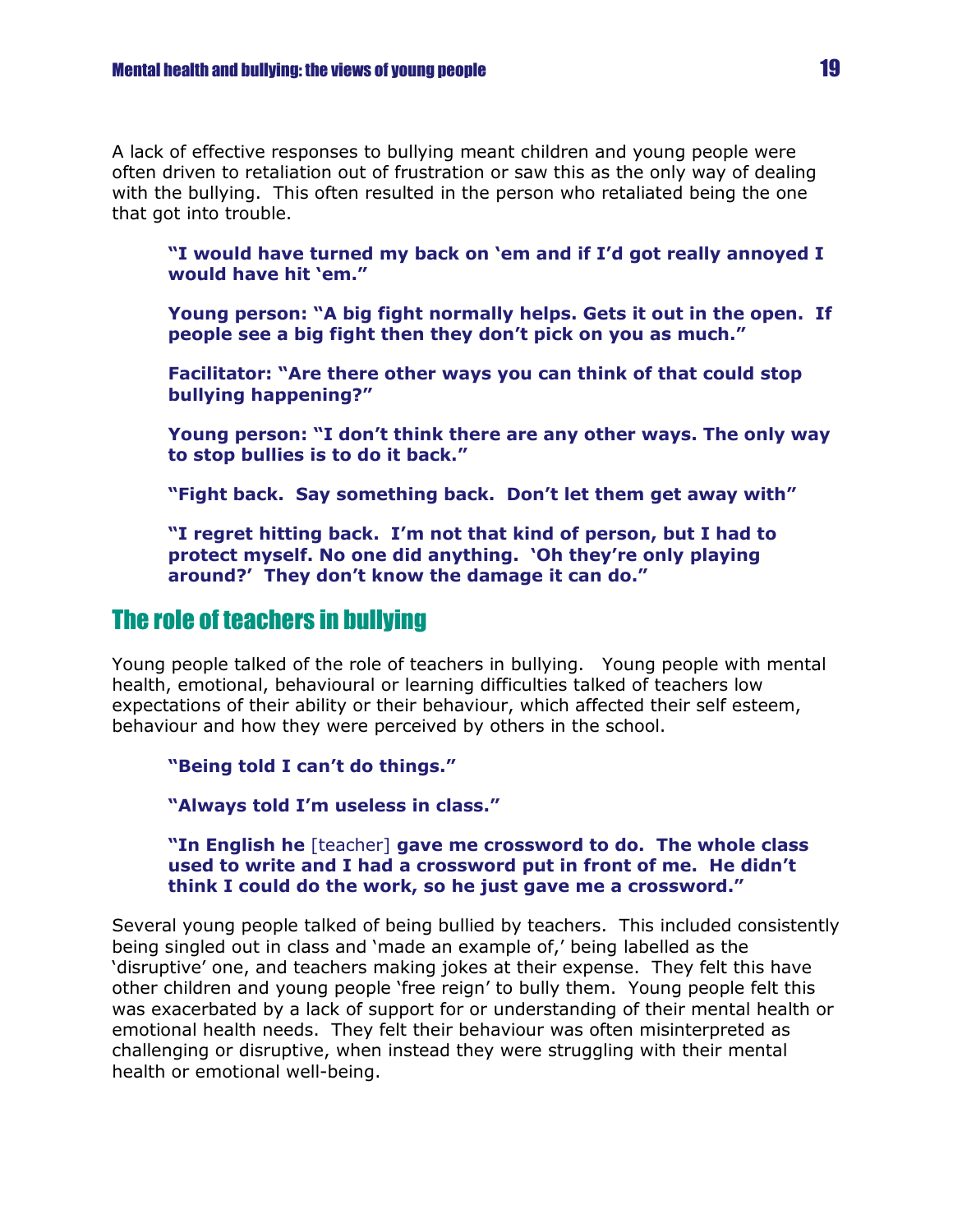**"Teachers can sometimes be the bullies. One teacher, she was always picking me up on this one thing. Always telling me I'm not good enough. It was like she was always picking on me. Every time. Every class."**

**"I fancied a boy. We weren't like really obvious about. I was just, like, a kid. And in front of everyone, in front of the whole class, he** [the teacher] **made me go and sit next to him and then he [the teacher] did that** [makes an embracing action]**."**

**"Teachers can hurt you more than the students can."**

**"Teachers don't understand. They can say something and they can think they're having a joke and a laugh with you, but they're not. Little things they can say like, they're trying** 



**to be a cool teacher and get in with the students, and they can say something and think it's funny, but to that student it's not. They do it to be a cool teacher. They hurt a student to look cool. Hurts more than if a kid said it."**

**"I have body dysmorphia and hated PE. Not because I was lazy, but that's what they thought, so they kept giving me detention."**

**"They** [teachers] **can be quite judgmental. I was in an RE class and there was a new teacher. He seemed lovely and everything, and we had to discuss what prejudice we'd faced and I was talking about homophobic bullying. And he** [the teacher] **said 'you're gay?' and I said yeh. He said it in a way I knew he had a problem with it. He asked me** [in front of the class] **what my parents thought about it and I said they were quite homophobic too. Then he asked "so is that why you're gay then? Because your parents are homophobic and you've rebelled against it?' I couldn't believe it, and we talking about prejudice!"**

**"I got sent out of my RE class by my teacher for openly saying I was bisexual and wasn't allowed back for 2 weeks."**

**"The problem is we've got a generation of teachers who grew up when nothing was accepted. Things are different now but they don't understand. It's not just about sexuality or gender. It's about everything, the whole spectrum of identities. They don't understand us."**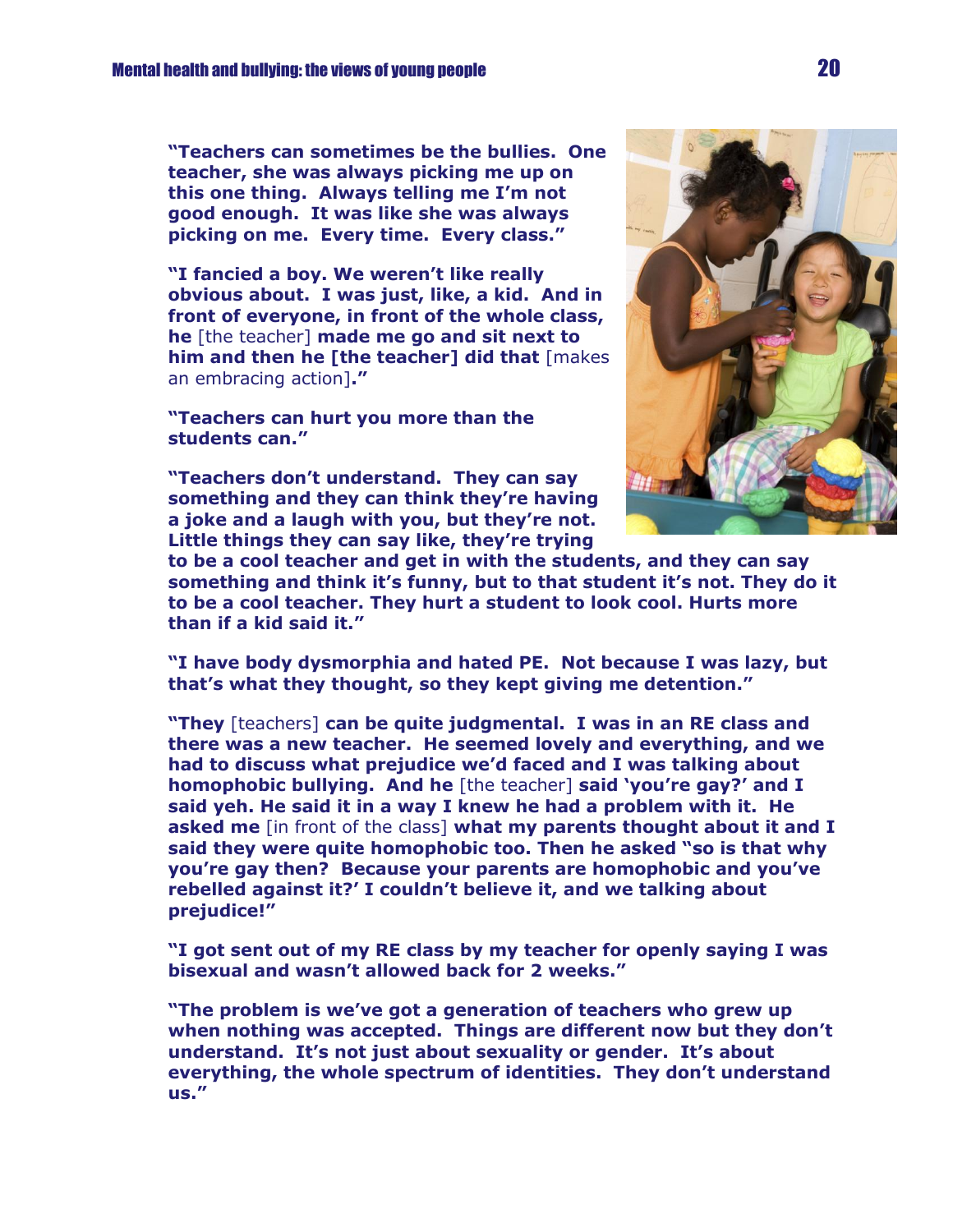# Young people's views on how to prevent and respond to bullying

Young people felt that approaches to bullying, mental health and emotional wellbeing were strongly interconnected and needed a whole school approach to:

- Create an open environment, where bullying is acknowledged and there are clear and effective approaches to preventing and responding to it.
- Create a positive, open culture for good mental health and emotional wellbeing, to tackle stigma about mental health; to have clear approaches for supporting good mental health in all young people; approaches to effectively support young people with mental health issues in schools; and have clear approaches to supporting the mental health and emotional well-being of children who experience bullying or who bully others.

# **Prevention**

## Collaborative planning about bullying and young people's mental health support needs

Young people felt that schools should work with them collaboratively to develop shared plans to ensure a young person's mental health support needs are identified and planned for, to support them within the school and learning environment.

Young people felt these plans could be shared, to ensure relevant staff understood what a young person was experiencing and what support they require for their mental health. However, this should only be done with their explicit consent. Uncertainty about information sharing would prevent a young person from talking about bullying or their mental health. There needs to be clear process in place to ensure:

- Young people know the boundaries of confidentiality and what will happen if they talk about bullying and/or mental health issues, so they can make an informed choice.
- Any information recorded is developed in partnership with the young person.
- There is an agreement with the young person about what information will be shared and with whom.
- This information and any shared plans are regularly reviewed.  $\bullet$

**"You want to know that they won't tell anyone, so you feel secure."**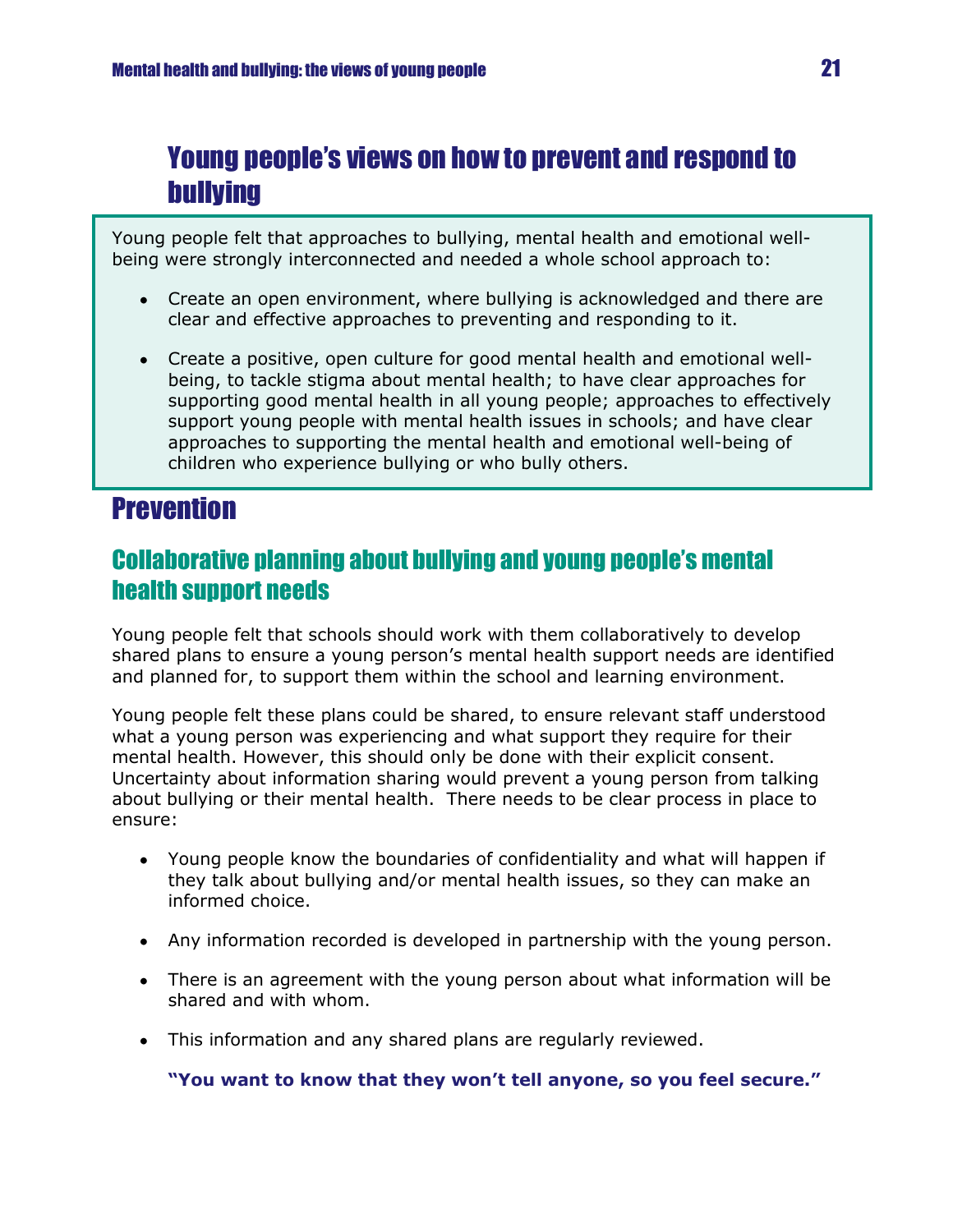

## Understanding of difference and diversity challenge stereotypes.

Young people felt that to tackle bullying, schools need to start with an environment where children are respected, where they feel safe, where difference and diversity is celebrated, and different identities are positively promoted. Young people felt that where certain issues or identities were

'invisible,' including for example, disability, mental health and sexuality, this made stigma and bullying more prevalent; affected their sense of self and identity; and would make it harder to tell if you were being bullied.

#### **"We got taught homosexuality is a sin. When we're then bullied for being gay, how are we supposed to tell?"**

## Challenging language

**"People always say you're mental... You're crazy."**

**"People don't understand mental health, so people think they can say something and it's just a joke. But they don't understand what someone is going through."**

Young people felt if was important to challenge the use of discriminatory language in schools, to demonstrate this is unacceptable and to communicate to all that bullying is not tolerated. This included verbal abuse aimed at individuals, as well as the generalised use of derogatory language about mental health and other protected characteristics.

## Whole school education about mental health and emotional well-being

**"I understand it's difficult for them** [teachers] **because they have to look after so many kids at one time, but if they're in it, it's not just about teaching a subject. It's about teaching people relationships. There's no point people getting good grades if they then can't function properly in society."**

Young people felt strongly that teaching and learning about mental health and emotional well-being should be taught throughout the school curriculum. They felt this was important to:

Help create an open, positive atmosphere, so that children and young people understand mental health and emotional well-being and are able to recognise and talk about issues they are experiencing.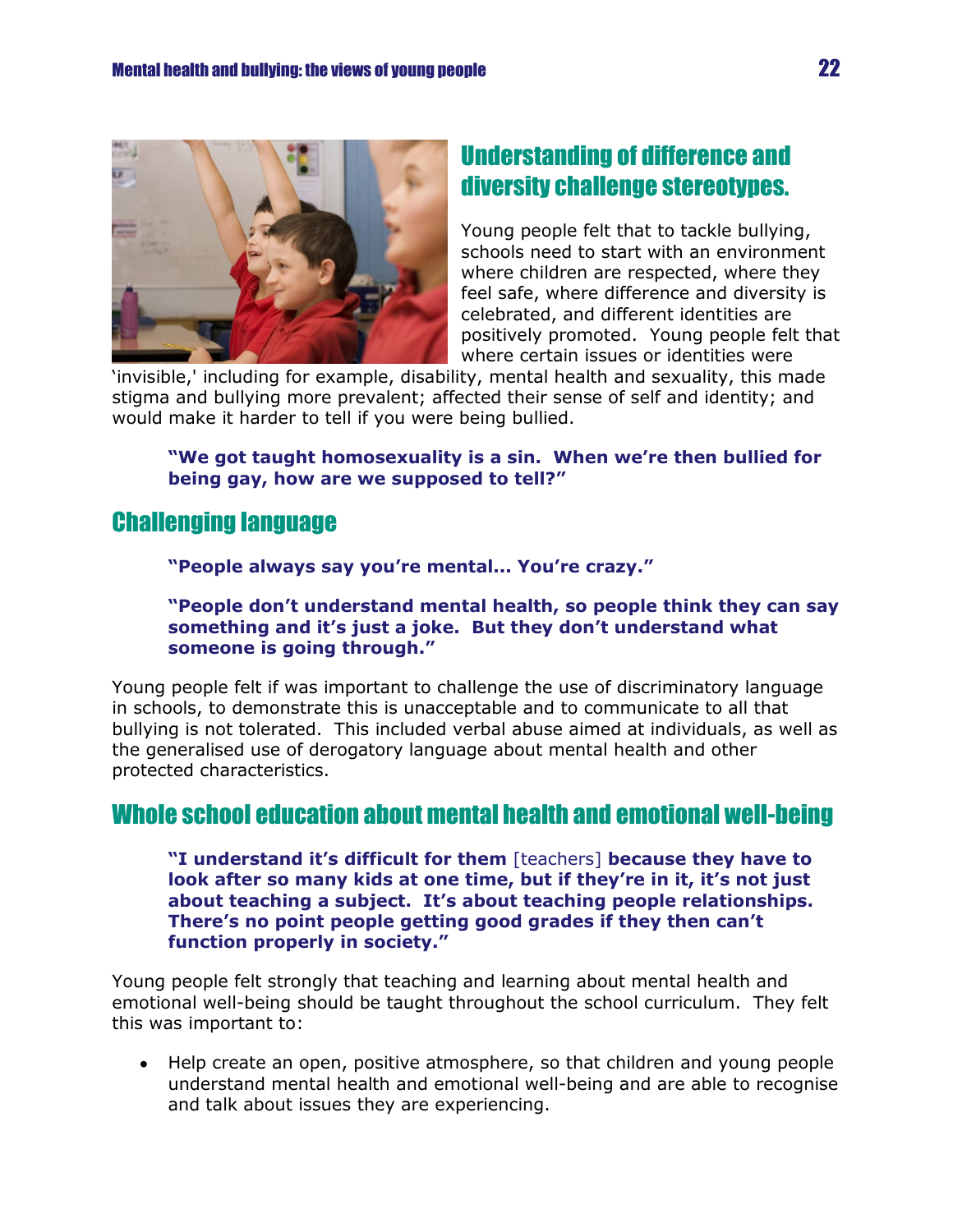- Support children and young people to learn about developing healthy relationships.
- To challenge the stigma and isolation surrounding mental health and emotional difficulties in schools.
- Develop a clear understanding in schools about the challenges children and young people can experience with their mental health.
- Develop clear strategies to support children and young people who are experiencing mental health, emotional or behavioural difficulties.
- Create better awareness of the impact of bullying on mental health, selfesteem and identity.

**"Could give good examples** [in lessons] **about people who have made it, but have a mental health problem. Just to show kids that it's not all downhill** [if you have mental health problems]**"**

**"Teaching about emotional health and relationships. Because when I left school I didn't know anything about relationships or confidence. I didn't even know the word mental health existed."**

**"There should be a class where they teach about mental health. I don't ever remember learning about mental health."**

**"Need to understand, from primary, about how our behaviour impacts on others. Need to start early. Not just about bullying, it's about relationships. Knowing you're listened to."**

## Whole school education about bullying

Children and young people felt there should be better whole school education about bullying. They felt this should be an ongoing dialogue in schools, rather than being reactive to incidents, to ensure that bullying based on mental health, disability or emotional and behavioural difficulties was understood and taken as seriously as racist or homophobic bullying. They felt schools should create and open atmosphere that acknowledges



bullying happens, to keep it out in the open rather than hidden.

**"You can't stop bullying happening, but you can stop it getting worse**  [and] **becoming a big problem."**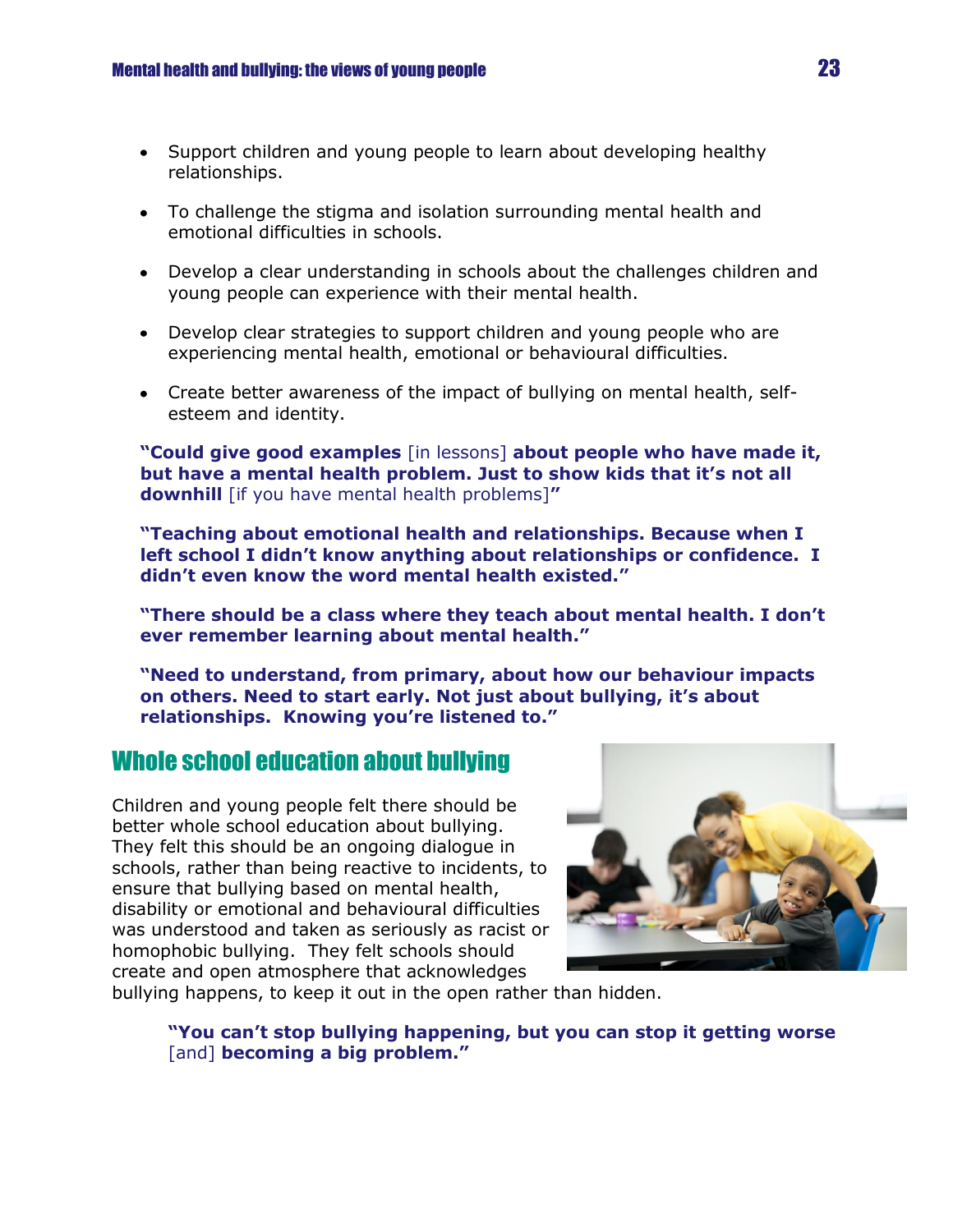Young people also felt it was important to hear personal stories about bullying and to have positive role models, to support them to talk about bullying more openly.

**"As teachers if they've been victims or bullies, what are their experiences? Can they share with their students somehow? If the students hear experiences could be good, could change perception, open up possibilities to approach the subject."**

**"More awareness about bullying, not just one lesson every year."**

## Whole school approach to bullying: Clear policies, procedures and named staff

**"Much more effective to have a school that says, 'yes we do have bullying, but this is how we deal with it'. Otherwise YP will feel worse and worse because they have a problem that supposedly isn't happening."**

**"Specific member of staff for pastoral care. They have it in prisons, why not in schools?"**

**"Like at work, you have a problem you go to HR. They deal with things. You need that in schools. A named person. Where to go. They'll investigate. Do something about it."**

**"If I think about my school, I wouldn't have a clue what the process or procedure about bullying was or what would happen if I told."**

**"When you go for counselling or something, they sit you down and they're like 'this is what will happen if you disclose this'. There needs to something more like that explained to students, so they can then choose to talk or not about bullying. You can make a proper choice then to tell or not. At least you have the opportunity to think things through."**

Young people felt there should be clear, transparent and visible policies and procedures for preventing and responding to bullying. This should include named staff with clear roles, for example pastoral staff or mentors, to make bullying strategies visible and so that children and young people would know who they could talk to.

They felt bullying policies should be inclusive of mental health, emotional and behavioural difficulties, by promoting an understanding of the impact of bullying on children and young people's mental health, behaviour, and include signs to look out for. Young people felt some of the signs of bullying or mental health issues, could be seen in changes in children and young people's behaviour, and included: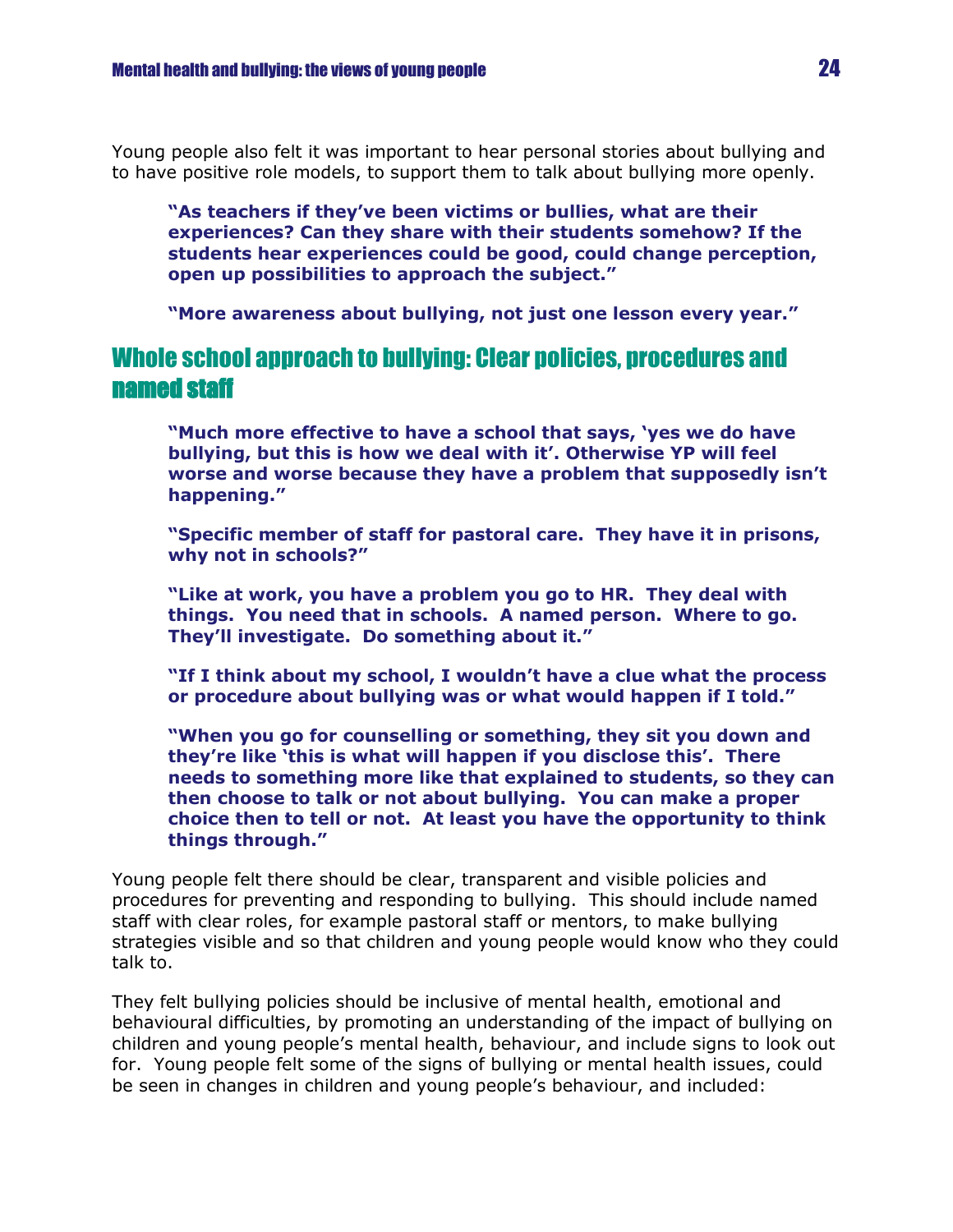- A decline in schoolwork.
- Missing lessons.
- Changes in their normal behaviour (Not just negative, could also be a sudden improvement, as they are isolated and spending more time on their schoolwork).
- Changes in personal care, such as body odour, or not looking after their appearance.

Young people felt it was particularly important to be proactive and look behind behaviour which

may seem 'disruptive' or 'challenging,' as this was often a key sign of difficulties or distress.

**"If they're quite a quiet person and all of a sudden they start acting out, like it's not because they just want to be naughty. They want the attention. They want someone to notice what's going on. They're telling you something."**

[Young people who are acting out because they are bullied] **"They're the ones that get into trouble and it makes them feel like they're different and they're not gonna trust the teachers. And then it'll just carry on. You see the same people doing it again and again. Sending them out of class or giving them detention doesn't help because they just come back worse. Vicious circle. Not getting the help they need. They're just getting judged on how they're acting, not what's behind that. Just think they're being difficult."**

**"Normally people who are disruptive get sent out of class or detention or can't get their qualifications, when it could be because they're struggling with their emotions. Obviously there's something going on if someone is angry or they lash out. There must be something behind that, not just that the kid is a problem. Like in school if people got kicked out, they didn't do their exams. I don't think that's ... that's just not right."**

[Teacher:] **"I used to work with a lad who used to zip his jacket up over his head. At first I thought he was just being rude. But what worked was asking to talk to him. Not a detention. Just a talk, to see what was going on and what he was going through."**

### Buddy systems and safe places to go for support

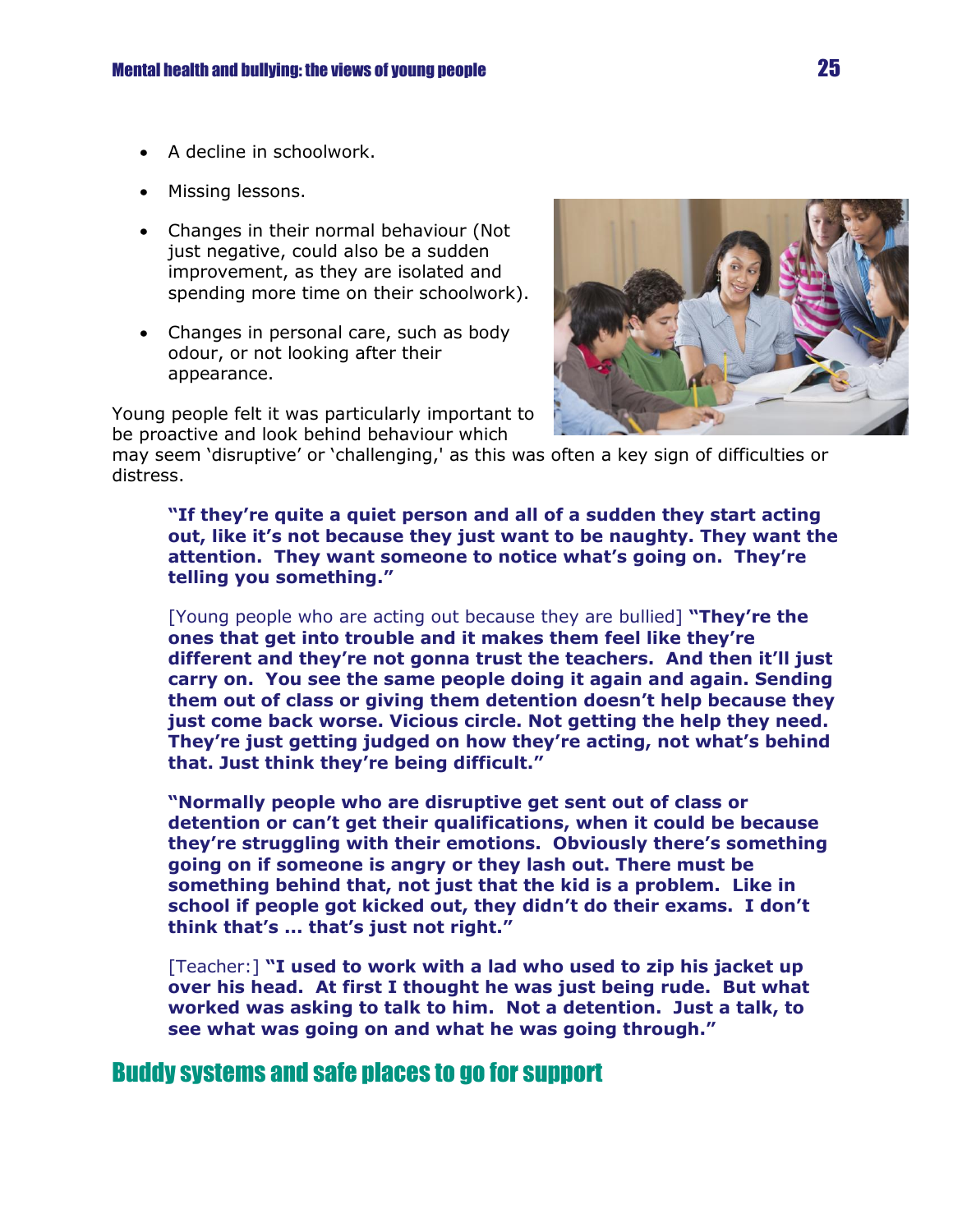**"Like maybe having groups, like, innit. Where you can go and you know people won't bother you and that. That people will, like, understand you and you can talk if you wanna."**

**"They could do after school clubs, a short course, help them get a hobby, maybe help them realise they need support."**

**"I've just thought, like a buddy system for people with mental health in schools."**

Young people proposed a range of activities or safe places to go, that could support children if they had been bullied, give them things to do if they were being isolated or excluded, and to have somewhere non-stigmatising where they could talk. These included:

- Social or activity groups at lunch times or after school, so that young people can get involved with activities if they are feeling isolated or excluded. This could enable them to feel safer to talk about issues they are experiencing.
- Trained peer mediators or mentors, for young people to talk to about bullying.
- Named staff or counsellors to talk to about bullying and/or mental health issues and emotional difficulties. This should be private, confidential and support the young person to explore a range of strategies and/or develop a shared plan.

## Making the school a safer environment

Young people talked of bullying happening more frequently when there was little or no supervision. They felt schools could be made safer environments by improving supervision at key times or spaces. They suggested that schools could map the school environment with children and young people, to understand where bullying happened most frequently and plan ways to improve the safety of these areas.

## Improving teacher training and education in mental health, emotional well-being and bullying

"They think their job is just to teach. As simple as that. Just to teach the material. But it's not that. The job is to support the whole classroom."

Young people felt that initial and ongoing teacher training should include a stronger focus on mental health, emotional well-being, how to support positive behaviour and relationships, and how to understand what is behind children and young people's behaviour, so that they better understood this could be an expression or communication of difficulties or distress.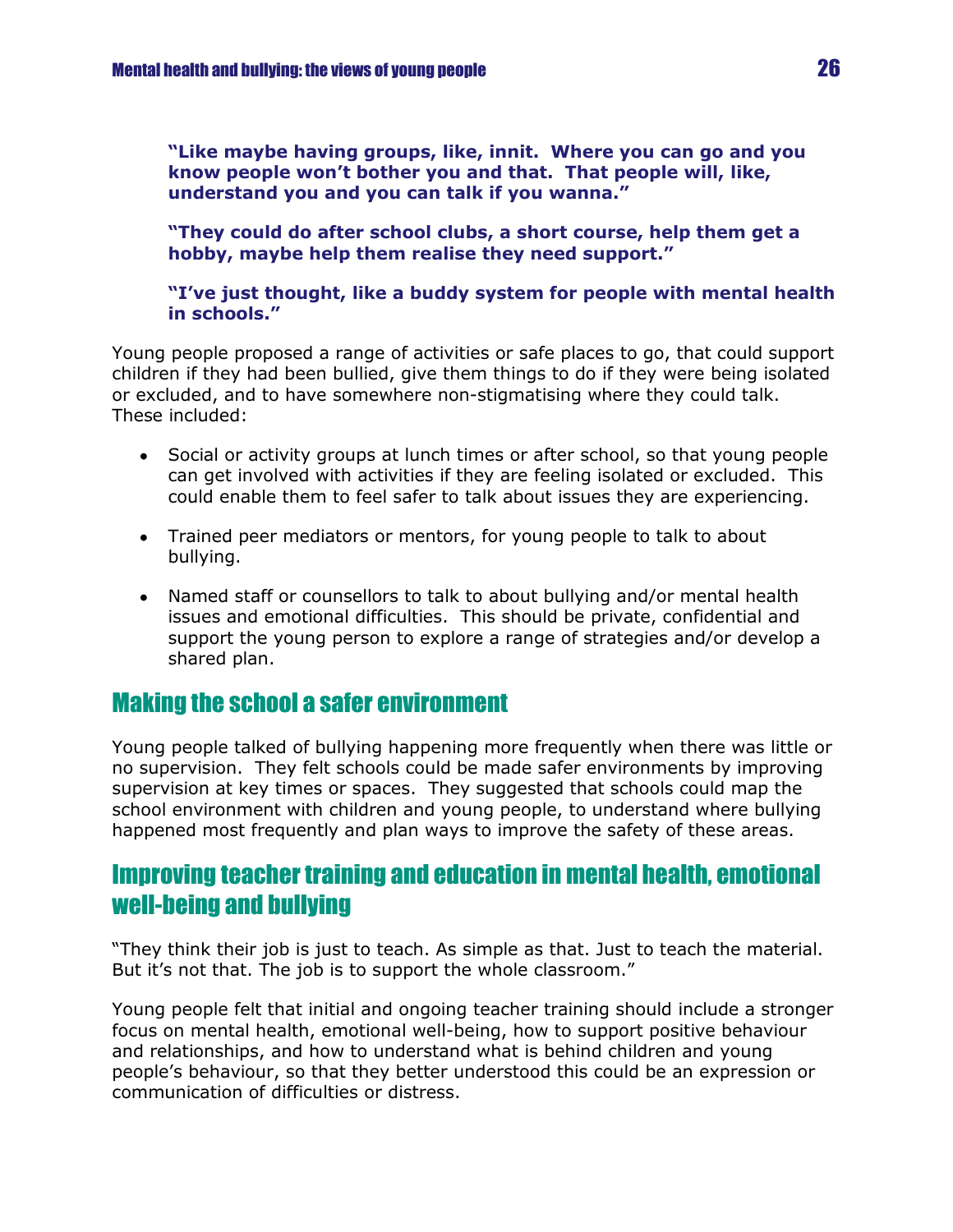**"They think they can't fix it, so they do nothing"**

## Improve support for young people with mental health issues

#### **"I think they just see mental health as like, they see it just as, like, a thing that's just there, that they can't do anything about."**

Young people felt there should be improved planning and support for children and young people with mental health, emotional or behavioural difficulties. They felt this should be done in partnership with children and young people to create shared support plans. For example, one young person with mental health issues talked about being given a time out card. If they were struggling in a class, they could put the card on the table and leave the class for some time out. This helped them to feel more in control, enabled them to deal more effectively with their difficult emotions, and enabled them to stay in school. Other young people talked of having a key member of staff that regularly checked in with them, throughout the school day, to see how they were. If they indicated they were having a difficult day, they were given time to talk with the member of staff privately at the end of the day.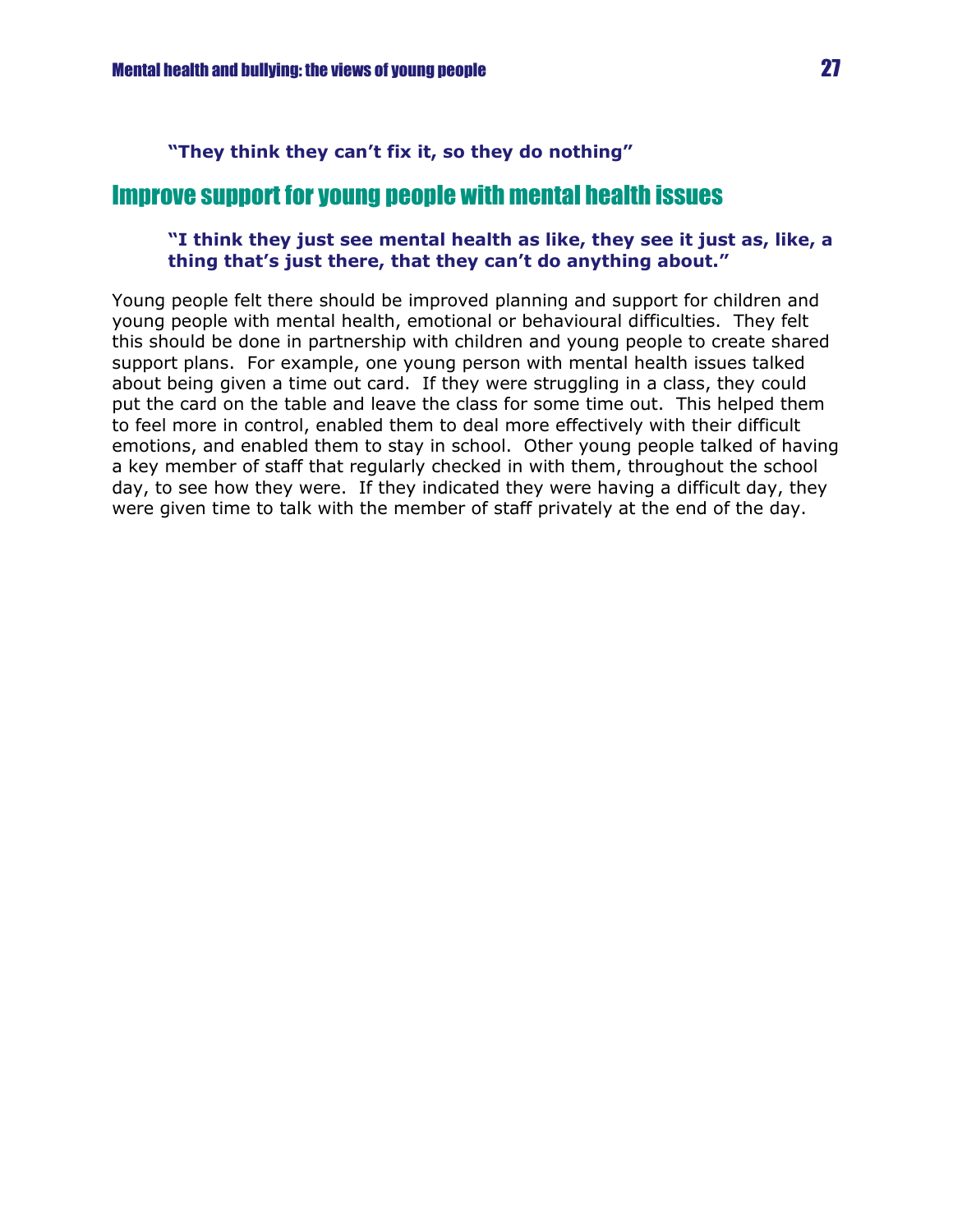## Recording and responding

## Recording incidents

Young people felt strongly that bullying incidents should be recorded, to ensure:

- Bullying is taken seriously and young people know it has been acknowledged.
- There is oversight of individual bullying incidents and what actions have been taken, to ensure incidents are responded to effectively. This should also indicate what support has been provided to support the young person's mental health and emotional well-being.
- The school has an overview of bullying incidents and can use this information to review and plan effective prevention and responses.

These records need to stored securely and confidentially.

**"When I went to that person, she recorded all of my issues down and just, like, put them somewhere where everyone could see it. Had my name on it and stuff. So all the staff knew what was going on with me. And then they all started going, 'Ah, are you OK?' and stuff. They didn't help though. They were just asking. Just curious."**

## Acknowledgement

Many young people talked of receiving little or no support when they reported they were being bullied. This compounded their already difficult feelings, left many feeling isolated and meant bullying often became persistent and long-term.

**"I got beaten up. The teacher just watched. They said they couldn't pull them off me, as it was against their health and safety."**

**"I think that if people are getting bullied in school, they have a duty of care as teachers to sort it out. If it happens in school it's their duty of care."**

**"Don't just take things at face value, like, just because a group says nothing is going on, don't always take that or walk off."**

**"Teachers knowing about bullying, but not doing [expletive] all about it."**

## Open door policies: Knowing people will listen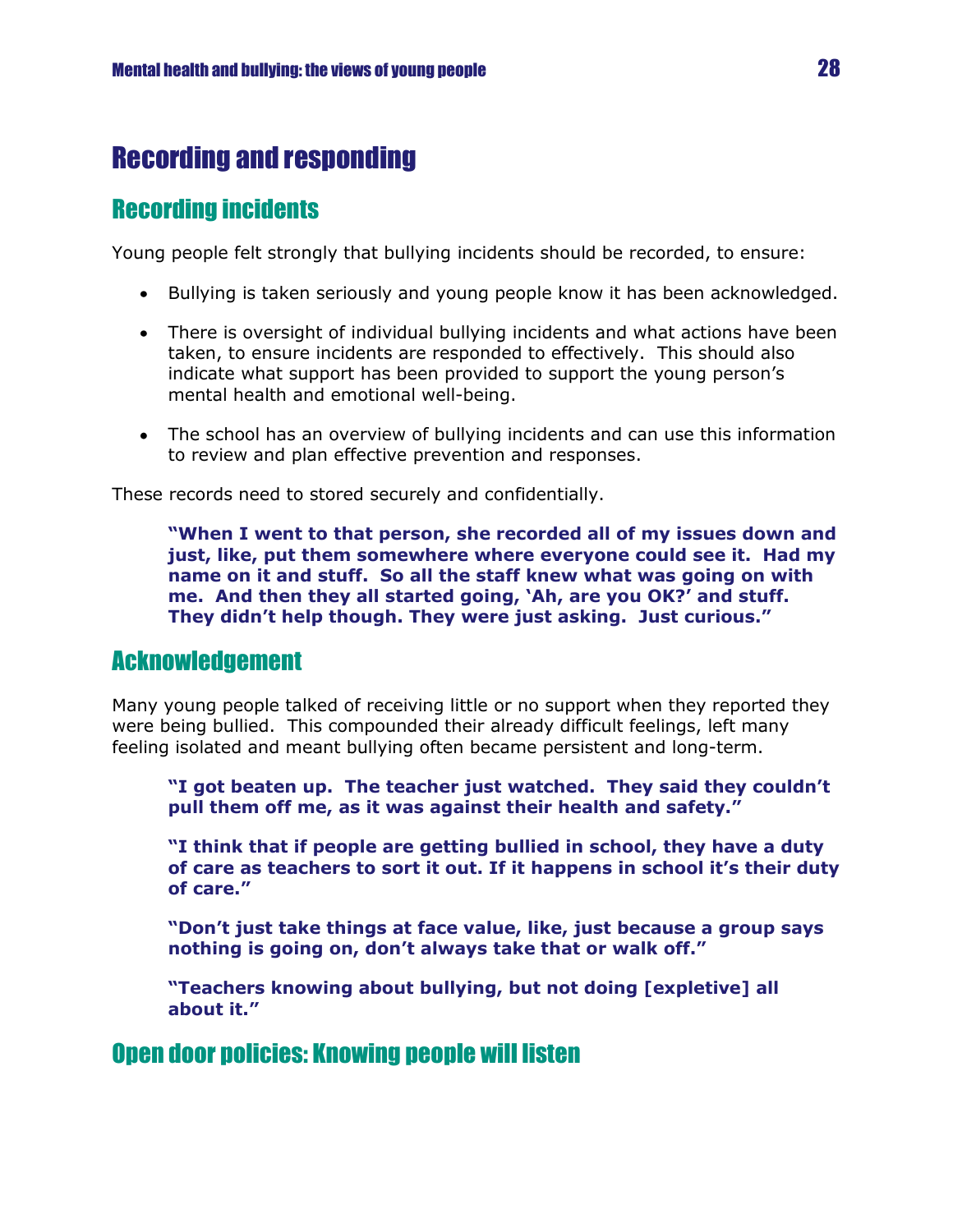**"Give people time. Time to talk about it in their own time. Just let them know you're there."**

**"Teacher: Sometimes it's just taking some time out. You have so many students that you're rushing, rushing, rushing. You need to take some time out and talk to the person and let them know that you're there for them.**

**Young person: Yeh, like just letting them know that there's, like, support. Like, they might not wanna talk about it, but if they know someone is there to listen and have time to help them, then that might make them feel OK to open up about it."**

Young people's overarching message to improve responses to bullying was simply for teachers and school staff to make it clear they were there to listen. They said that even if they didn't feel able to open up straight away, that if teachers and other school staff made it clear they were always there to listen, it would encourage them to build up the confidence to talk. This included being proactive in noticing changes in children and young people's behaviour and approaching them to offer care, time and support.

## Collaborative planning with the young person

**"Having some to check in with you, check how things are going. Knowing there's someone there for you."**

**"I think the worst thing teachers can do is if you say there's a problem and they say, 'OK I'll talk to them' then it makes it worse. Because you're like I told you confidence and now it looks a hundred times worse."**

**"Otherwise it feels like you've just set something off. All these dominos and you can't stop it. It can get out of control."**

**"Should be more to support you. Like, 'this has happened,' but help you, give you the means to figure it out, to try to do something about it."**

**"I don't need someone to fight my battles, I can fight my own. You just need to help me to do that."**

**"Graduated response, not all guns blazing."**

Many young people said that being uncertain about how teachers would respond to bullying had prevented them from talking about it. They said a rushed or immediately punitive reaction from teachers could make the situation worse, and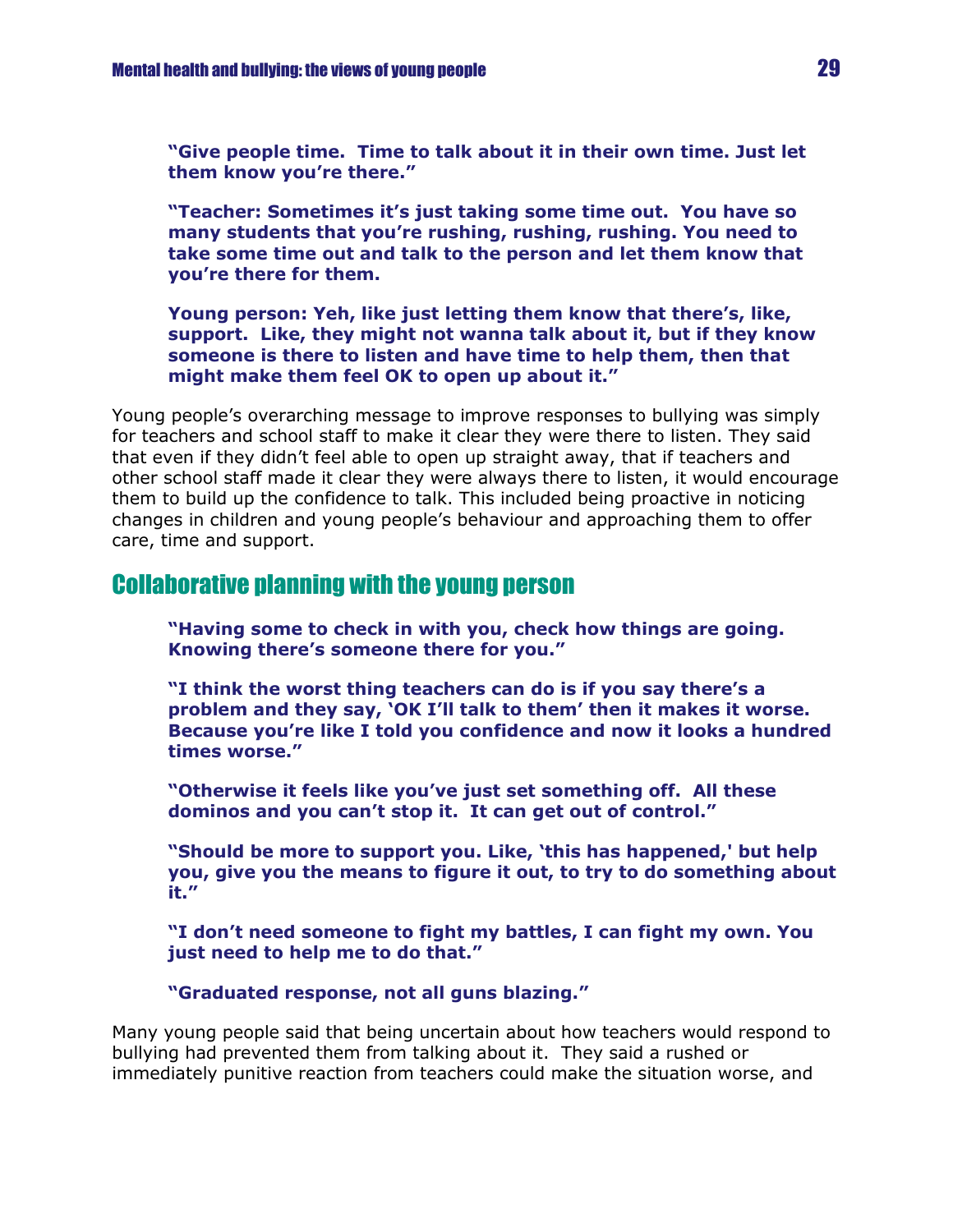made them concerned about potential retaliation from other students. Young people said that they wanted:

- A graduated response to bullying, with a range of strategies and options to discuss with the young person.
- To develop a shared plan with teachers, about how to respond to bullying and for emotional support, that outlines what will happen, when and who the information will be shared with.
- Support to enable the young person to develop and try out ways of dealing with the bullying, before further intervention from others.

Young people felt that collaborative planning with the young person was crucial to enable them to regain some sense of control. Control is one of the key things that bullying takes away from young people who are being bullied. Young people felt strongly that if a sense of control is not regained, then young people can often seek to find a sense of control in other ways, for example, through self-harm.

## Providing support for young people's mental health and emotional wellbeing

**"Somewhere where you can go. Like a place where you could go to access help if you're struggling. We never had that. You had a unit for, say, learning support, but you didn't know where to go if you had mental health problems."**

**"I used to have panic attacks and the teachers never noticed it. They never noticed it."**

Young people felt it was crucial to provide support for the mental health and emotional well-being for any child or young person who had experienced bullying as this was often left unaddressed. Young people also felt it as important to explore and address the mental health or emotional well-being of children and young people who bully others. They felt many young people bully others because they do not understand the impact of their behaviour, because they are experiencing difficulties, or may have unmet mental health or emotional issues.

**"A lot of people may not realise that the bully may have stuff going on too, in the background. If they sorted out the bully there might not be so many victims. But they always just focus on the victim. Always good to sort out what's going in the bully's head."**

**"Teachers tend to focus on the victim, but I think they should focus on the bully because there's obviously something with the bully that's making them do it. Home life, whatever it is. So if they could sort out the bully, that would save so many people grief."**